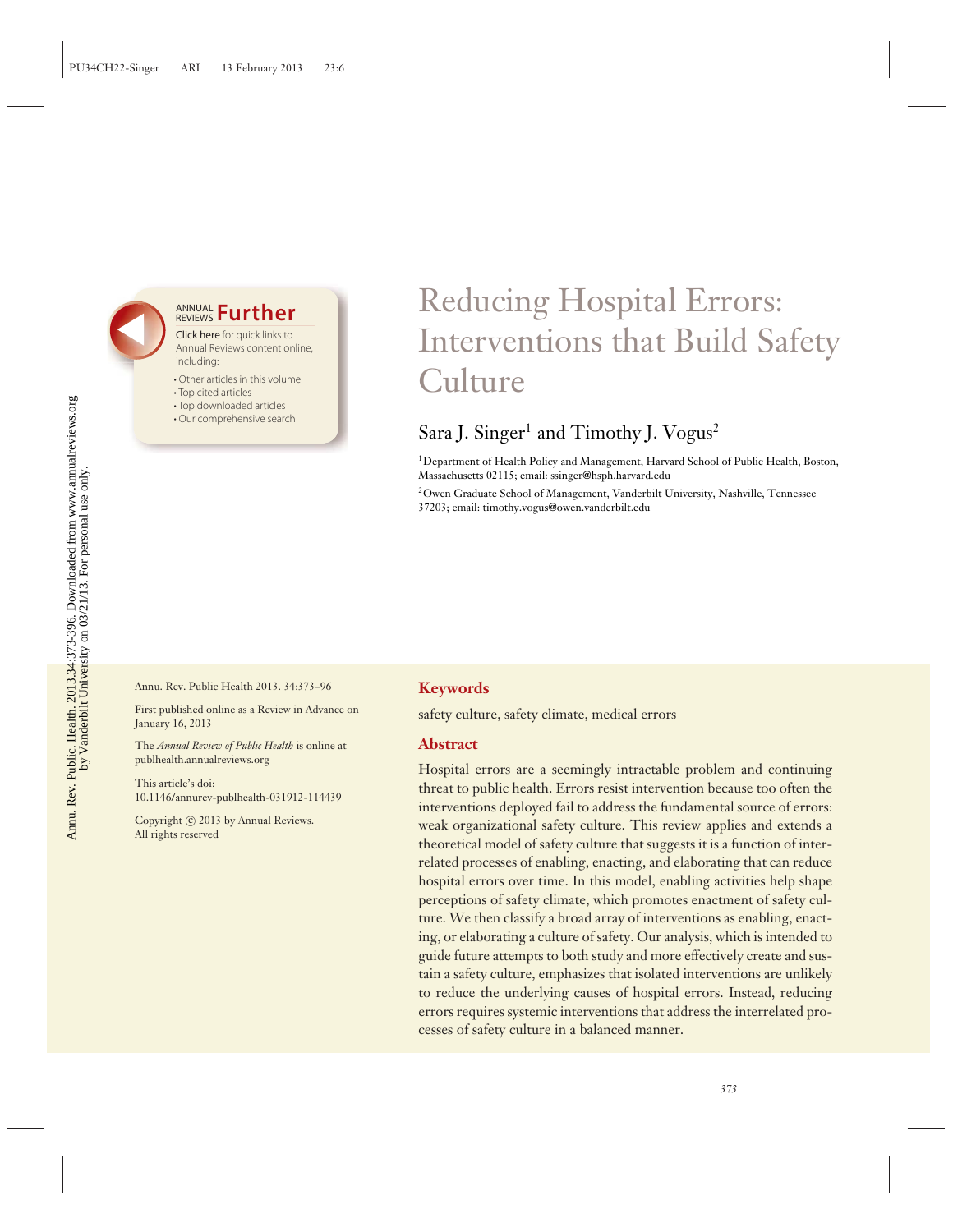# **INTRODUCTION**

Scholarly and practitioner interest in hospital errors—errors that result from poorly designed and managed systems and are attributable to the actions of multiple organizational participants who deviate from organizationally specified rules and procedures (50)—took hold more than a decade ago with the Institute of Medicine's landmark report, *To Err Is Human: Building a Safer Health System* (74). However, despite a great deal of academic research and practitioner experimentation, hospital errors continue to present a seemingly intractable public health problem (78), the dimensions of which may be greater than initially imagined (18).

A hospital's inability to reduce these errors stems from their organizational (123) and systemic (134) nature, meaning that they are integrated into complex and interrelated structures and processes to which individuals throughout the hospital contribute. Their causes reside in the organization's culture—its assumptions, values, attitudes, and patterns of behavior (130). Errors are intractable when a culture de-emphasizes safety and instead prioritizes competing concerns (e.g., cost, efficiency) that can produce errors (182). A safety culture consists of the shared values, attitudes, and patterns of behavior regarding safety (i.e., concern about errors and patient harm that may result from the process of care delivery) (124). Culture may vary within organizations and among their units and by professional disciplines. Safety climate, a related construct, refers to shared perceptions of existing safety policies, procedures, and practices (183). In other words, safety climate reflects the extent to which the organization values and rewards safety relative to other competing priorities as demonstrated through organizational policies and leader behavior (181). The expression of safety climate in specific and identifiable policies and practices means that it captures "surface features" of a safety culture (36).

The goal of this review is to provide a public health and management audience with an understanding of how a broad array of interventions may be combined to reduce hospital errors. Our review focuses specifically on hospital errors because this is where the bulk of intervention efforts have been directed and where the measurement of errors is most developed. To distinguish our review from other excellent recent reviews of interventions designed to reduce organizational errors in the health care context (34, 176), we focus explicitly on interventions that reduce errors by directly or indirectly impacting safety culture. This allows us to categorize these activities using a theoretical model that shows how interventions may work together to shape safety climate and safety culture in a process that reduces hospital errors over time. We focus on culture rather than errors themselves in recognition of the importance of culture as a basic mechanism through which patient safety is achieved (21). A deeper understanding of the cultural underpinnings of errors provides a more organizational and systemic foundation for reducing them.

# **An Enabling, Enacting, and Elaborating Model of Safety Culture**

We focus on safety culture as the foundation upon which hospitals can reduce errors by preventing and learning from them (120). That is, a well-developed safety culture seeks to resolve the underlying causes of errors. To date, however, the ways in which interventions shape safety culture have been imprecisely specified. Our review employs a recently developed conceptual framework (164) to suggest that existing interventions tend to target one of three aspects of safety culture—enabling, enacting, or elaborating—that when taken together create a process with the potential to reduce hospital errors over time. Enabling refers to leader actions that emphasize safety, enacting includes frontline actions to surface and resolve threats to safety, and elaborating means systematically reflecting on and learning from performance (164). In turn, new enabling interventions may be selected on the basis of evolving needs and hospital culture. Thus, cycles of enabling,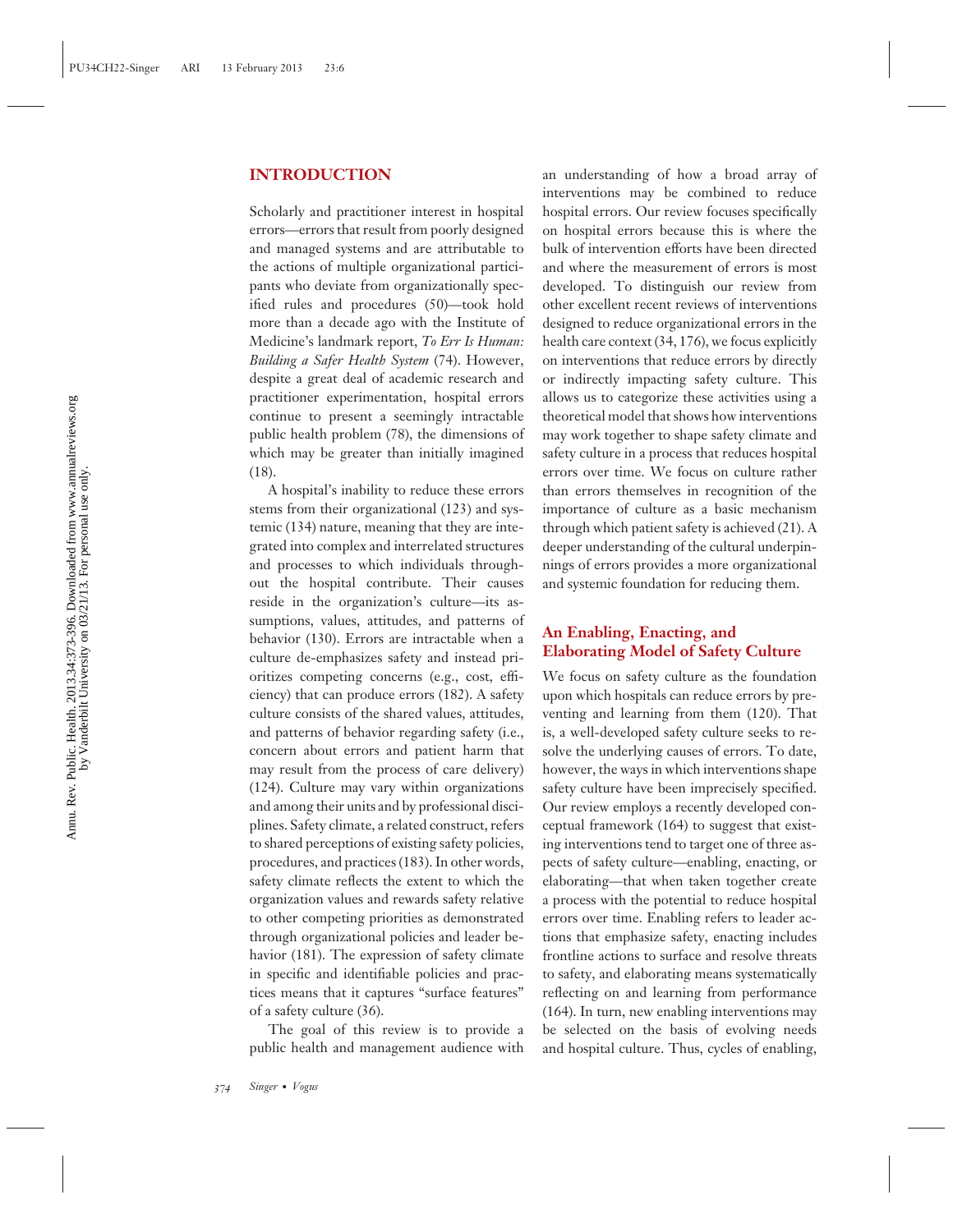

#### **Figure 1**

A cultural approach to reducing hospital errors. EMR, electronic medical record; HR, human resources. Adapted from Reference 164.

enacting, and elaborating continue iteratively in an evolutionary process.

In applying this model to a comprehensive set of interventions, we make two important refinements. First, we find that enabling occurs not only through hospital leaders but also through external actors (e.g., activists and quasi-regulatory agencies). Second, we posit that these enabling activities shape frontline workers' perceptions of safety climate and thereby promote the enactment of safety culture. **Figure 1** depicts our theoretical model, which highlights the interrelationships among interventions that enable, enact, and elaborate a culture of safety to reduce hospital errors. The arrows in this model indicate that climate and culture are dynamic processes.

In this review, we organize disparate research on discrete interventions to reduce hospital errors and apply and extend an inte-

grative model to highlight distinctions among the interventions' objectives. Our primary contribution is the conceptual categorization of interventions and the identification of relationships among them. This is important because the fragmented nature of prior research on hospital errors provides an inadequate foundation for practitioners to pursue more than piecemeal solutions. Our analysis also provides researchers with a richer, theoretically grounded framework for understanding how interventions combine to reduce hospital errors. We offer practitioners a guide to more effectively creating and sustaining safety culture. Our review suggests that isolated interventions that enable, enact, or elaborate a culture of safety are unlikely to reduce the underlying causes of hospital errors. Instead, hospital errors require interventions that simultaneously address all three aspects of culture rather than only one.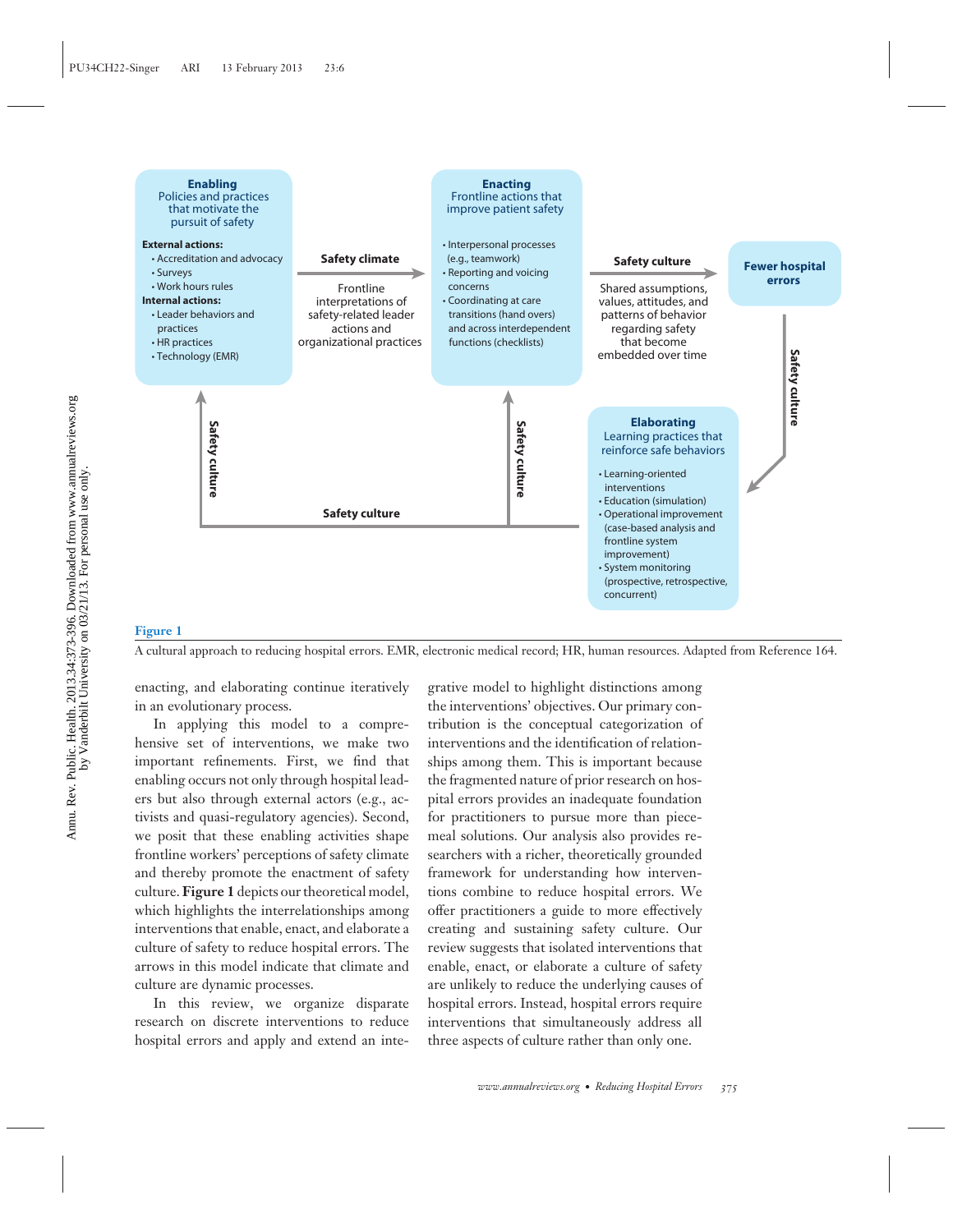Annu. Rev. Public. Health. 2013.34:373-396. Downloaded from www.annualreviews.org<br>by Vanderbilt University on 03/21/13. For personal use only. Annu. Rev. Public. Health. 2013.34:373-396. Downloaded from www.annualreviews.org by Vanderbilt University on 03/21/13. For personal use only.

This review represents a broad, albeit not comprehensive, review of research published in the management and health services literatures on interventions attempting to reduce hospital errors. More specifically, in ABI/ProQuest, PsycINFO<sup>®</sup>, and PubMed, we searched on the terms "safety" or "error" and "culture" in a set of leading management, psychology, health services, health care management, and medical journals (see **Supplemental Appendix** online. Follow the Supplemental Material link from the Annual Reviews home page at **<http://www.annualreviews.org>**), focusing on articles published during the most active period of research on hospital errors (between 2000 and early 2012). We identified 593 articles. By reviewing the abstracts of these articles, we derived a list of intervention types. We next assigned these intervention types to an element of the conceptual model so that each type of intervention was classified primarily as enabling, enacting, or elaborating a safety culture. We also looked for interventions that might not fit in the conceptual model. Then, the authors and a research assistant each reviewed a third of the papers to assign each one to the applicable intervention type or types. We conducted a second review to confirm the assignments. At each stage, the group discussed interventions or papers that raised questions and jointly resolved their classification. This allowed us to supplement and refine our list of intervention types and the relationships among them. **Table 1** below summarizes the literature in each category (e.g., enabling) and subdomain (e.g., technology). We describe the interventions designed to promote each of the elements of the conceptual framework in turn.

#### **ENABLING**

Enabling a safety culture means motivating the goal of reducing hospital errors, directing attention to and prioritizing safety, and creating a context within which frontline caregivers can enact safer practices. In reviewing these interventions, two sets of mechanisms emerged: (*a*) external motivators, such as regulators and advocacy organizations, and (*b*) internal motivators, such as leaders and organizational practices.

## **External Motivators**

Researcher and practitioner interest in safety culture as a key source for reducing hospital errors took hold with the Institute of Medicine's *To Err Is Human* (74) and subsequent reports. These early efforts to induce action tried to establish the scope of the problem (e.g., the number of deaths resulting from hospital errors) so as to motivate remedial actions (19, 74). The search for more accurate measures of the scope of the problem continues (18). Administrative data such as the Agency for Healthcare Research and Quality's patient safety indicators (91) provide another source of data intended to fuel change; however, some evidence suggests that they do not predict individual hospital performance (171).

Although only suggestive, there are indications that external actors can influence hospital error reduction. For example, The Joint Commission on Accreditation of Healthcare Organizations has influenced hospital-level patient safety initiatives (27), as have advocacy organizations such as the Institute for Healthcare Improvement, the National Patient Safety Foundation, and the Lucian Leape Institute. Collaboratives, such as the Pittsburgh Regional Health Initiative, also spur hospital-level efforts to reduce hospital errors (143). The Institute for Healthcare Improvement's national and international initiatives, such as the 100,000 Lives Campaign, establish goals and provide a model for spreading improvement practices to reduce hospital errors (90).

Other research suggests external forces, e.g., tort reform, may induce hospitals to focus on reducing errors (4); however, the evidence of their efficacy is mixed (24). Legislatures and other policy-setting bodies are external forces that affect health care delivery through rules regarding practices shown to compromise safety, e.g., extended-duration work shifts (greater than 12.5 h) (83). Regulations that eliminated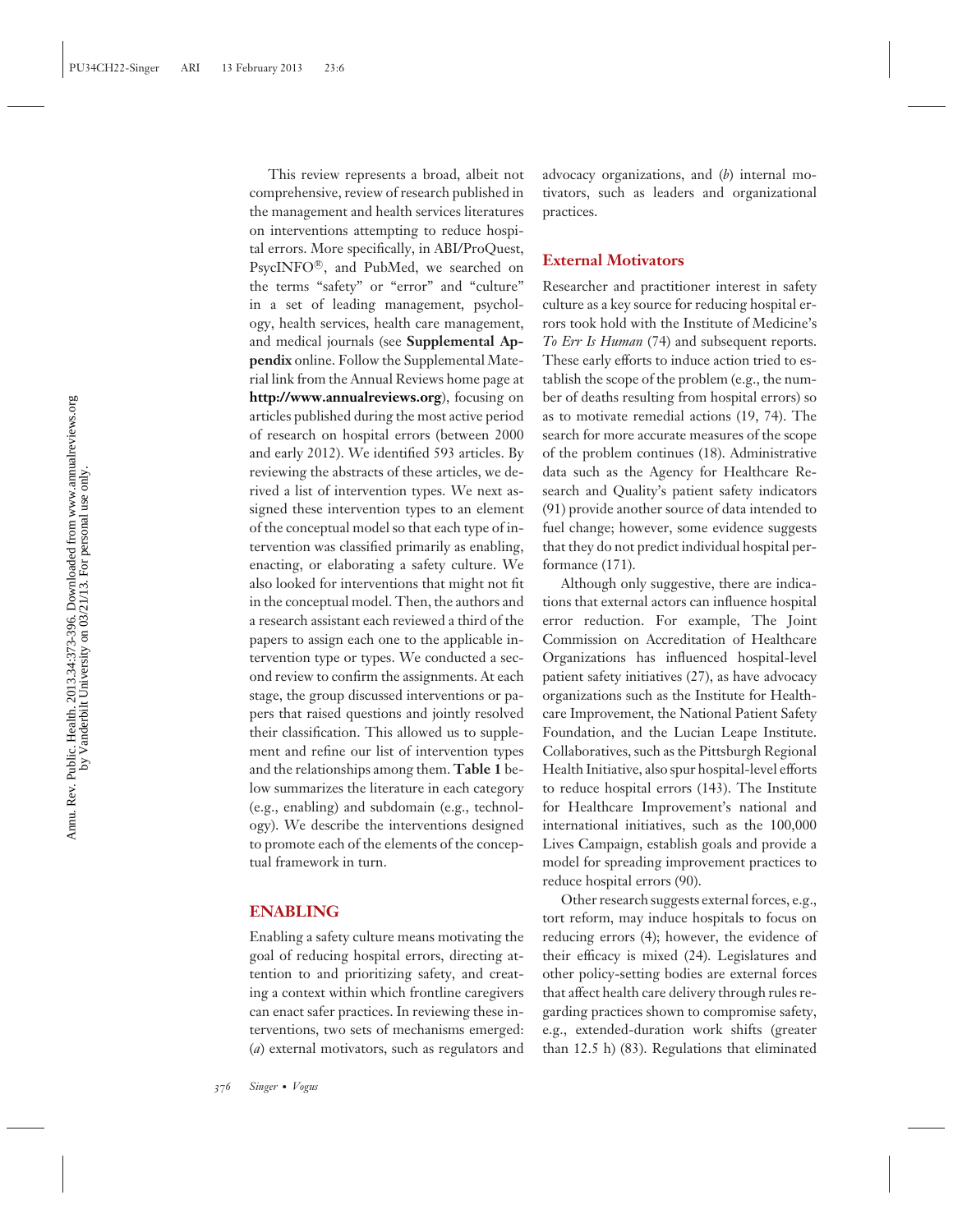| and further investigation<br><b>References</b> for<br>category or<br>Range and types<br>subdomain<br>of studies<br>needed<br>sample articles<br><b>Summary of findings</b><br>Enabling<br>External<br>There is little<br>Accrediting bodies (the Joint<br>Influence of external motivators<br>Accreditation<br>Commission), advocacy<br>on leader cognition and action<br>motivators<br>systematic<br>(27)<br>Collaboratives<br>investigation,<br>organizations (e.g., the Institute<br>from direct, empirical<br>for Healthcare Improvement), and<br>but there are<br>(143)<br>assessments<br>Effects of external motivators on<br>collaboratives (e.g., Pittsburgh<br>some suggestive<br>case studies.<br>Regional Health Initiative) can<br>new practices and other<br>spur the pursuit of safety and<br>innovations<br>adoption of safer practices.<br>Most studies use<br>Studies show leader practices (e.g.,<br>Use different aspects of safety<br>Internal<br>Leadership<br>cross-sectional<br>executive WalkRounds),<br>climate in multiple studies<br>WalkRounds<br>motivators:<br>Simultaneous examination of<br>survey design<br>behaviors (e.g., inclusiveness), and<br>(38)<br>leader<br>Transformational<br>characteristics<br>with some<br>characteristics (transformational<br>leader characteristics and<br>and behaviors<br>leadership) positively impact<br>behaviors<br>leadership (92)<br>case-control<br>Leader<br>studies.<br>safety climate.<br>Identification of the conditions<br>inclusiveness<br>under which leader practices<br>are successful<br>(105)<br>Internal<br>Studies<br>Bundles of HR practices as well as<br>The use of consistent,<br>Staffing (102)<br>motivators:<br>individual practices (e.g., staffing<br>dependent variables across<br>HR practices<br>predominantly<br>levels) are associated with aspects<br>studies<br>(117)<br>HR practices<br>use<br>of safety climate and fewer<br>Stronger research designs<br>cross-sectional<br>hospital errors.<br>survey design.<br>Internal<br>Most studies use<br>Studies of computerized physician<br>CPOE (93)<br>Studies that explicitly measure<br>order entry (a) showed mixed<br>and model organizational<br>Bar code<br>motivator:<br>a pre/post-<br>results for adverse drug events, (b)<br>context and organizational<br>information<br>intervention<br>verification |  |
|----------------------------------------------------------------------------------------------------------------------------------------------------------------------------------------------------------------------------------------------------------------------------------------------------------------------------------------------------------------------------------------------------------------------------------------------------------------------------------------------------------------------------------------------------------------------------------------------------------------------------------------------------------------------------------------------------------------------------------------------------------------------------------------------------------------------------------------------------------------------------------------------------------------------------------------------------------------------------------------------------------------------------------------------------------------------------------------------------------------------------------------------------------------------------------------------------------------------------------------------------------------------------------------------------------------------------------------------------------------------------------------------------------------------------------------------------------------------------------------------------------------------------------------------------------------------------------------------------------------------------------------------------------------------------------------------------------------------------------------------------------------------------------------------------------------------------------------------------------------------------------------------------------------------------------------------------------------------------------------------------------------------------------------------------------------------------------------------------------------------------------------------------------------------------------------------------------------------------------------------------------------------------------------------------------------------------------------------------------------------------|--|
|                                                                                                                                                                                                                                                                                                                                                                                                                                                                                                                                                                                                                                                                                                                                                                                                                                                                                                                                                                                                                                                                                                                                                                                                                                                                                                                                                                                                                                                                                                                                                                                                                                                                                                                                                                                                                                                                                                                                                                                                                                                                                                                                                                                                                                                                                                                                                                            |  |
|                                                                                                                                                                                                                                                                                                                                                                                                                                                                                                                                                                                                                                                                                                                                                                                                                                                                                                                                                                                                                                                                                                                                                                                                                                                                                                                                                                                                                                                                                                                                                                                                                                                                                                                                                                                                                                                                                                                                                                                                                                                                                                                                                                                                                                                                                                                                                                            |  |
|                                                                                                                                                                                                                                                                                                                                                                                                                                                                                                                                                                                                                                                                                                                                                                                                                                                                                                                                                                                                                                                                                                                                                                                                                                                                                                                                                                                                                                                                                                                                                                                                                                                                                                                                                                                                                                                                                                                                                                                                                                                                                                                                                                                                                                                                                                                                                                            |  |
|                                                                                                                                                                                                                                                                                                                                                                                                                                                                                                                                                                                                                                                                                                                                                                                                                                                                                                                                                                                                                                                                                                                                                                                                                                                                                                                                                                                                                                                                                                                                                                                                                                                                                                                                                                                                                                                                                                                                                                                                                                                                                                                                                                                                                                                                                                                                                                            |  |
|                                                                                                                                                                                                                                                                                                                                                                                                                                                                                                                                                                                                                                                                                                                                                                                                                                                                                                                                                                                                                                                                                                                                                                                                                                                                                                                                                                                                                                                                                                                                                                                                                                                                                                                                                                                                                                                                                                                                                                                                                                                                                                                                                                                                                                                                                                                                                                            |  |
|                                                                                                                                                                                                                                                                                                                                                                                                                                                                                                                                                                                                                                                                                                                                                                                                                                                                                                                                                                                                                                                                                                                                                                                                                                                                                                                                                                                                                                                                                                                                                                                                                                                                                                                                                                                                                                                                                                                                                                                                                                                                                                                                                                                                                                                                                                                                                                            |  |
| showed a small positive effect on<br>readiness for the use of<br>technology<br>design.<br>(116)<br>patient safety, and $(c)$ are<br>Numerous case<br>information technology<br>promising for bar code<br>studies also<br>verification and medication<br>exist.<br>reconciliation, but such studies<br>are limited.                                                                                                                                                                                                                                                                                                                                                                                                                                                                                                                                                                                                                                                                                                                                                                                                                                                                                                                                                                                                                                                                                                                                                                                                                                                                                                                                                                                                                                                                                                                                                                                                                                                                                                                                                                                                                                                                                                                                                                                                                                                         |  |
| Internal<br>Most studies have<br>Consistent positive effects of a<br>Variation and<br>The use of similar specifications<br>a cross-sectional<br>safety climate have been found on<br>of safety climate, i.e., survey<br>motivator:<br>relationship<br>a range of outcomes related to<br>items and modeling strategies<br>with outcomes<br>safety climate<br>survey design.<br>There are some<br>hospital errors, including<br>Longitudinal investigations to<br>(57, 63)<br>infections, treatment errors,<br>assess the effects of change on<br>case-control<br>patient safety indicators,<br>outcomes and to document<br>intervention<br>readmissions, error reporting, and<br>studies.<br>how hospitals can use<br>safety grades. Safety climate varies<br>information about safety<br>across units, professions, and<br>climate to reduce hospital<br>organizational levels, affecting<br>errors<br>outcomes.                                                                                                                                                                                                                                                                                                                                                                                                                                                                                                                                                                                                                                                                                                                                                                                                                                                                                                                                                                                                                                                                                                                                                                                                                                                                                                                                                                                                                                                           |  |
| Enacting                                                                                                                                                                                                                                                                                                                                                                                                                                                                                                                                                                                                                                                                                                                                                                                                                                                                                                                                                                                                                                                                                                                                                                                                                                                                                                                                                                                                                                                                                                                                                                                                                                                                                                                                                                                                                                                                                                                                                                                                                                                                                                                                                                                                                                                                                                                                                                   |  |
| Effective<br>Selected interpersonal behaviors<br>Additional construct validation<br>Relational<br>Most studies are                                                                                                                                                                                                                                                                                                                                                                                                                                                                                                                                                                                                                                                                                                                                                                                                                                                                                                                                                                                                                                                                                                                                                                                                                                                                                                                                                                                                                                                                                                                                                                                                                                                                                                                                                                                                                                                                                                                                                                                                                                                                                                                                                                                                                                                         |  |
| (mindful organizing and<br>and differentiation of related<br>coordination (7)<br>interpersonal<br>quasi<br>(Continued)                                                                                                                                                                                                                                                                                                                                                                                                                                                                                                                                                                                                                                                                                                                                                                                                                                                                                                                                                                                                                                                                                                                                                                                                                                                                                                                                                                                                                                                                                                                                                                                                                                                                                                                                                                                                                                                                                                                                                                                                                                                                                                                                                                                                                                                     |  |

|  | Table 1 Interventions designed to enable, enact, and elaborate safety culture and reduce hospital errors |  |  |  |  |  |  |  |  |  |
|--|----------------------------------------------------------------------------------------------------------|--|--|--|--|--|--|--|--|--|
|--|----------------------------------------------------------------------------------------------------------|--|--|--|--|--|--|--|--|--|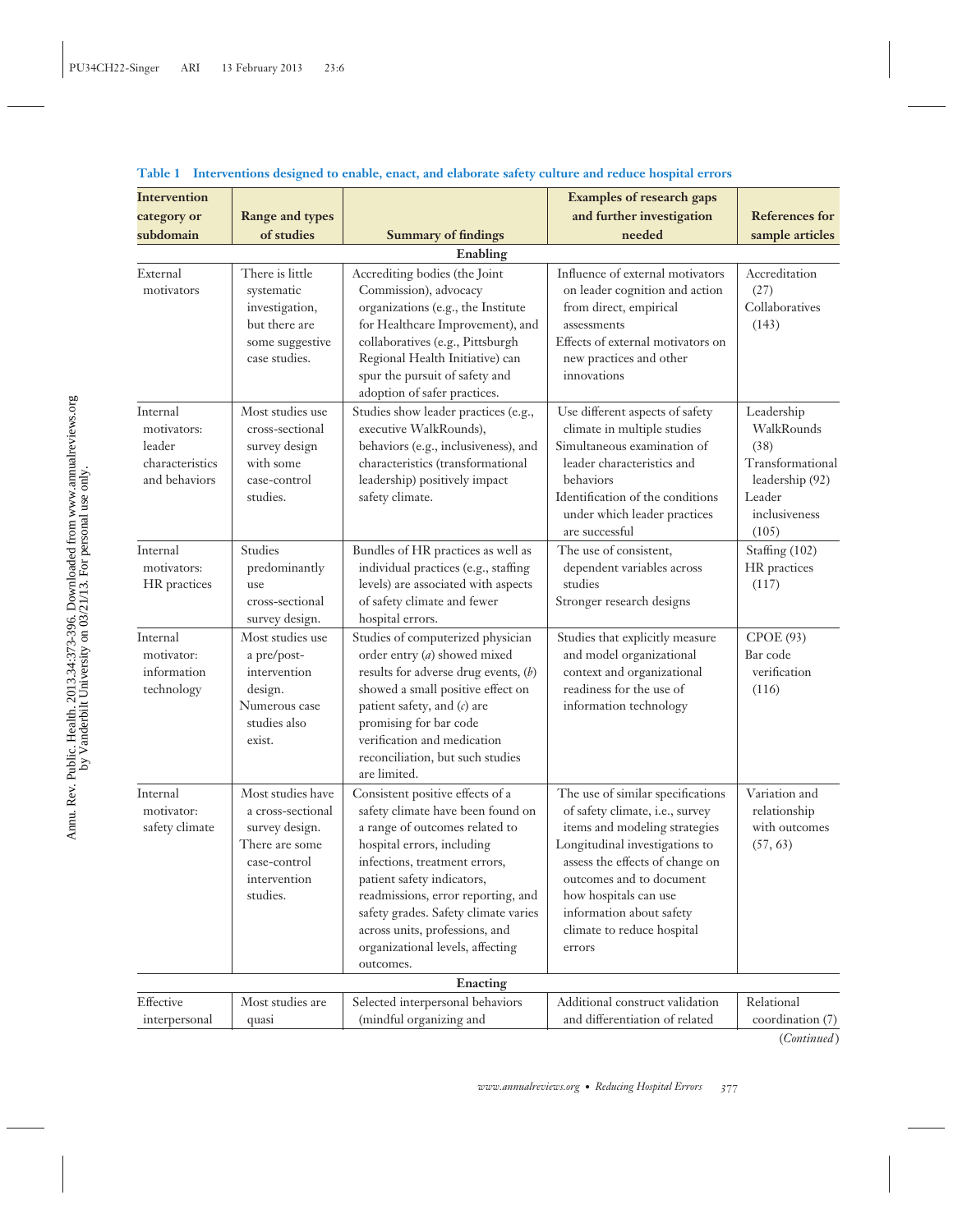# **Table 1 (***Continued* **)**

| <b>Intervention</b>                                                                                                                          |                                                                                                                                                                                                                                                                |                                                                                                                                                                                                                                                                                                                                                                                                                                                                                     | <b>Examples of research gaps</b>                                                                                                                                                                                                                      |                                                                                      |
|----------------------------------------------------------------------------------------------------------------------------------------------|----------------------------------------------------------------------------------------------------------------------------------------------------------------------------------------------------------------------------------------------------------------|-------------------------------------------------------------------------------------------------------------------------------------------------------------------------------------------------------------------------------------------------------------------------------------------------------------------------------------------------------------------------------------------------------------------------------------------------------------------------------------|-------------------------------------------------------------------------------------------------------------------------------------------------------------------------------------------------------------------------------------------------------|--------------------------------------------------------------------------------------|
| category or                                                                                                                                  | Range and types                                                                                                                                                                                                                                                |                                                                                                                                                                                                                                                                                                                                                                                                                                                                                     | and further investigation                                                                                                                                                                                                                             | <b>References</b> for                                                                |
| subdomain                                                                                                                                    | of studies                                                                                                                                                                                                                                                     | <b>Summary of findings</b>                                                                                                                                                                                                                                                                                                                                                                                                                                                          | needed                                                                                                                                                                                                                                                | sample articles                                                                      |
| processes:<br>teamwork,<br>mindful<br>organizing,<br>relational<br>coordination,<br>and patient<br>involvement                               | experimental with<br>pre/post-test<br>design.<br>Many are<br>controlled.<br>Some use mixed<br>methods,<br>incorporating<br>interviews<br>alongside surveys<br>or other<br>quantitative<br>measures.<br>A few case studies<br>and qualitative<br>studies exist. | relational coordination) are<br>related to preventing hospital<br>errors and quality performance.<br>Ineffective interpersonal<br>processes yield negative<br>consequences, and<br>organizational conditions (e.g.,<br>culture and human factors) and<br>practices (e.g., hiring, training,<br>rewards) can promote more<br>effective interpersonal<br>processes.<br>Interventions to promote more<br>effective teamwork improve<br>quality, quantity, and<br>perception of desired | concepts<br>Direct evidence linking<br>interventions to reductions in<br>medical errors                                                                                                                                                               | Patient<br>involvement<br>(62)<br>Mindful<br>organization<br>(163)<br>Teamwork (166) |
| Reporting and<br>voicing<br>concerns                                                                                                         | Studies have a<br>predominantly<br>cross-sectional<br>survey design.<br>Some are<br>questionnaire and<br>some scenario<br>based.<br>There are a<br>handful of case<br>studies and<br>longitudinal,<br>pre/post-<br>intervention<br>studies.                    | behaviors.<br>Substantial underreporting<br>occurs among clinicians.<br>Different reporting systems yield<br>complementary insights.<br>Conditions that promote<br>reporting include<br>psychological safety,<br>responsiveness, and closure.<br>Willingness to voice concerns<br>correlates with reduced<br>hospital errors.                                                                                                                                                       | Additional research that<br>specifically addresses effects of<br>reporting and voicing concerns<br>on learning and hospital errors<br>over time<br>Studies of the conditions under<br>which learning is more likely to<br>occur                       | Complementary<br>insights (80)<br>Underreporting<br>(108)                            |
| Coordination at<br>care transitions<br>and across<br>interdependent<br>functions:<br>checklists,<br>standardized<br>protocols, and<br>others | There is a large<br>mix of pre/post-<br>intervention<br>studies,<br>sometimes<br>controlled, and a<br>handful of case<br>studies and<br>cross-sectional<br>observational<br>studies, with one<br>claims-based<br>analysis.                                     | Checklists and structured<br>communication improve safe<br>practices and reduce M&M<br>however, implementation<br>varies.                                                                                                                                                                                                                                                                                                                                                           | Longitudinal, randomized, and<br>controlled studies of<br>intervention effectiveness<br>Studies that directly examine<br>how supportive (e.g., climate)<br>and inhibiting conditions<br>interact with specific protocols<br>to reduce hospital errors | Checklists (59)<br>Hand overs (110)                                                  |

(*Continued* )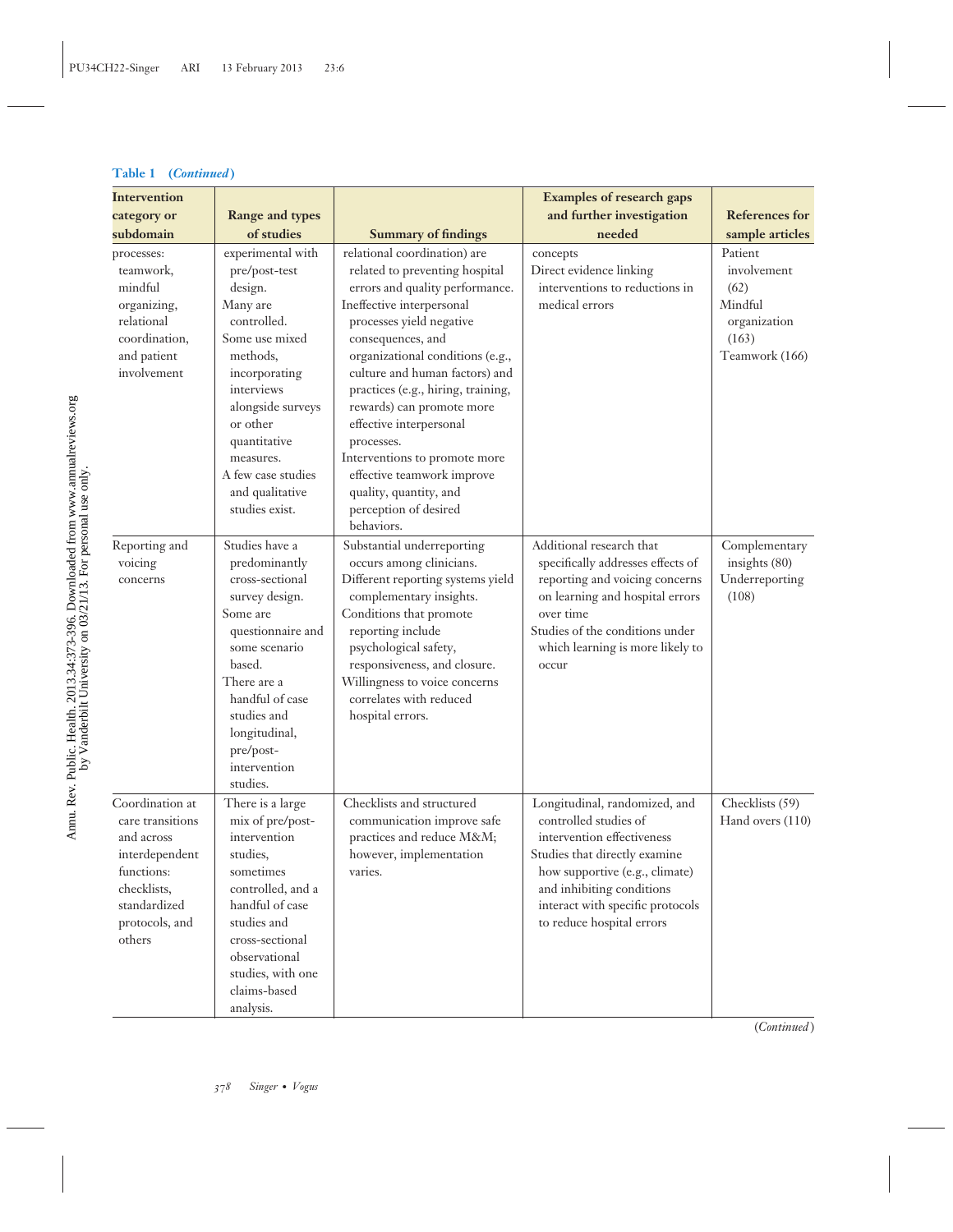| <b>Intervention</b>                                                                                                                       |                                                                                                                                                                                                                                                                          |                                                                                                                                                                                                                                                                                                                                                                                                                                                                                                                                                                                                                  | <b>Examples of research gaps</b>                                                                                                                                                                                                                                                                                                                                        |                                                                                                                                                              |
|-------------------------------------------------------------------------------------------------------------------------------------------|--------------------------------------------------------------------------------------------------------------------------------------------------------------------------------------------------------------------------------------------------------------------------|------------------------------------------------------------------------------------------------------------------------------------------------------------------------------------------------------------------------------------------------------------------------------------------------------------------------------------------------------------------------------------------------------------------------------------------------------------------------------------------------------------------------------------------------------------------------------------------------------------------|-------------------------------------------------------------------------------------------------------------------------------------------------------------------------------------------------------------------------------------------------------------------------------------------------------------------------------------------------------------------------|--------------------------------------------------------------------------------------------------------------------------------------------------------------|
| category or                                                                                                                               | Range and types                                                                                                                                                                                                                                                          |                                                                                                                                                                                                                                                                                                                                                                                                                                                                                                                                                                                                                  | and further investigation                                                                                                                                                                                                                                                                                                                                               | References for                                                                                                                                               |
| subdomain                                                                                                                                 | of studies                                                                                                                                                                                                                                                               | <b>Summary of findings</b>                                                                                                                                                                                                                                                                                                                                                                                                                                                                                                                                                                                       | needed                                                                                                                                                                                                                                                                                                                                                                  | sample articles                                                                                                                                              |
|                                                                                                                                           |                                                                                                                                                                                                                                                                          | Elaborating                                                                                                                                                                                                                                                                                                                                                                                                                                                                                                                                                                                                      |                                                                                                                                                                                                                                                                                                                                                                         |                                                                                                                                                              |
| Learning-<br>oriented<br>interventions                                                                                                    | These studies are<br>predominantly<br>case controlled or<br>qualitative with a<br>handful of cross-<br>sectional survey<br>studies and a<br>small number of<br>longitudinal<br>studies.                                                                                  | Learning can improve<br>performance and prevent<br>future errors.<br>Studies identify facilitators (e.g.,<br>psychological safety) and<br>barriers (e.g., ambiguous<br>threats) to learning and<br>recommend strategies that<br>promote learning in groups<br>and organizations.                                                                                                                                                                                                                                                                                                                                 | Descriptions of factors that<br>promote or undermine<br>learning<br>Identification of interventions<br>that create the conditions that<br>promote effective learning and<br>demonstrations of their ability<br>to reduce future errors<br>Investigations of how and under<br>what conditions these<br>interventions affect the<br>processes of enabling and<br>enacting | Longitudinal<br>study (148)<br>Learning from<br>reported errors<br>(150)                                                                                     |
| Education                                                                                                                                 | The studies are of<br>predominantly<br>pre-/posttest<br>design with a<br>large number of<br>studies taking a<br>mixed methods<br>approach.There<br>are a handful of<br>qualitative<br>studies.                                                                           | Education is a popular<br>technique, alone or in<br>combination with other<br>interventions, to reduce<br>medical errors.<br>Simulation is an increasingly<br>popular mode of education.                                                                                                                                                                                                                                                                                                                                                                                                                         | Multiple descriptive studies<br>Studies of the comparative<br>effectiveness of differing<br>educational interventions for<br>shaping culture and reducing<br>hospital errors over time<br>Studies of the organizational<br>factors that enhance or inhibit<br>educational interventions                                                                                 | Education alone<br>(47)<br>Multimode<br>including<br>simulation (140)                                                                                        |
| Operational<br>improvements:<br>industrial<br>techniques,<br>frontline<br>systems<br>improvement,<br>and<br>infrastructure<br>improvement | The studies are<br>predominantly of<br>pre-/posttest<br>design, often<br>employing mixed<br>methods.<br>There are a fair<br>number of<br>cross-sectional<br>survey studies and<br>a limited number<br>of longitudinal<br>studies, often<br>with limited<br>sample sizes. | Hospitals have successfully<br>applied principles from<br>industrial production to<br>improve process reliability.<br>Frontline workers are uniquely<br>positioned to identify and<br>resolve problems that<br>contribute to hospital errors<br>but tend to compensate for<br>rather than resolve them.<br>Thus, frontline involvement in<br>systemic improvement must be<br>fostered.<br>Internal committees and<br>external collaboratives provide<br>motivation and resources to<br>support sustained<br>improvement activity.<br>Such infrastructure has been<br>associated with performance<br>improvement. | Literature lacks<br>information about<br>comprehensive, sustainable<br>programs that show how<br>longitudinal improvement can<br>be achieved<br>Studies involving infrastructure<br>improvements and their effects<br>on hospital errors                                                                                                                                | Operational<br>improvement<br>(69)<br>External<br>infrastructure<br>(104)<br>Internal<br>infrastructure<br>(115)<br>Frontline system<br>improvement<br>(157) |

# **Table 1 (***Continued* **)**

(*Continued* )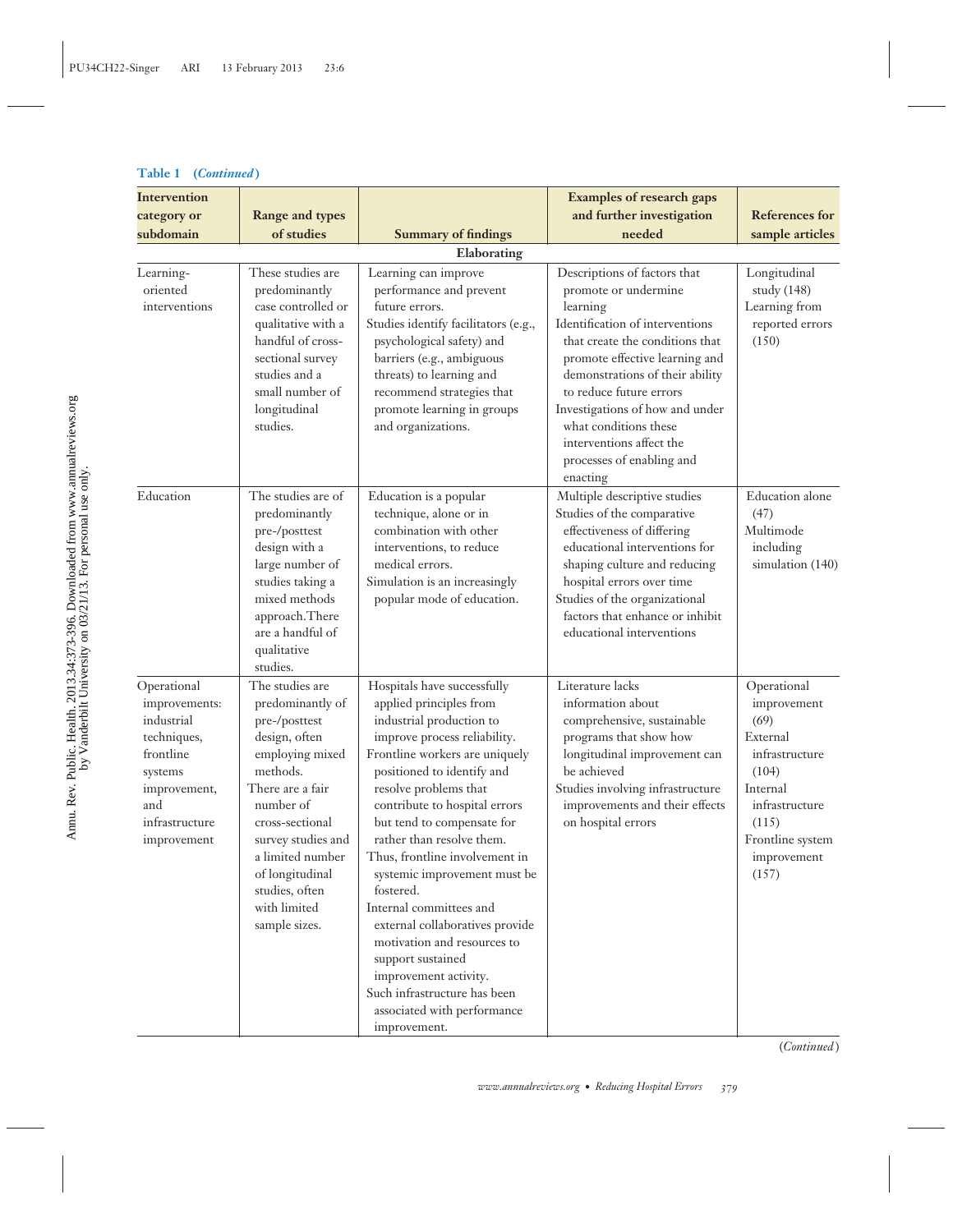#### **Table 1 (***Continued* **)**

| <b>Intervention</b> |                    |                                 | Examples of research gaps      |                  |
|---------------------|--------------------|---------------------------------|--------------------------------|------------------|
| category or         | Range and types    |                                 | and further investigation      | References for   |
| subdomain           | of studies         | <b>Summary of findings</b>      | needed                         | sample articles  |
| System              | These studies in   | Prospective (e.g., FMEA),       | Studies of direct evidence of  | Concurrent (85)  |
| monitoring:         | general use        | retrospective (e.g., root cause | impact on hospital errors      | Prospective (94) |
| prospective,        | cross-sectional,   | analysis, M&M), and             | Studies of prospective and     | Retrospective    |
| retrospective,      | pre-/post-survey   | concurrent (e.g., compliance    | concurrent processes for       | (152)            |
| and concurrent      | or intervention    | monitoring) analytical          | influencing safety culture and |                  |
| reviews             | longitudinal       | strategies are used to identify | reducing errors                |                  |
|                     | designs with       | and prioritize the means to     |                                |                  |
|                     | some case studies. | prevent future hazards.         |                                |                  |
|                     |                    | Results often depend on whether |                                |                  |
|                     |                    | hospitals conduct these         |                                |                  |
|                     |                    | activities in a nonpunitive     |                                |                  |
|                     |                    | manner.                         |                                |                  |

Abbreviations: CPOE, computerized physician order entry; FMEA, failure mode and effects analysis; HR, human resources; M&M, mortality and morbidity.

> extended work shifts and reduced the number of hours worked per week reduced attention failures (84) and serious medical errors by interns (79), but subsequent duty-hour reforms have had no impact on safety outcomes (126).

> There is some evidence that using published research to guide practice (158) and ongoing practitioner partnerships with leading researchers [e.g., Michigan's Keystone Initiative (118)] builds safety culture and reduces hospital errors. There is also growing use of surveys to measure, motivate, and direct initiatives to improve safety climate and reduce hospital errors (107).

#### **Internal Motivators**

**Leader characteristics and behaviors.** Leader characteristics and behaviors work to reduce hospital errors through enabling and shaping perceptions of safety climate. Transformational leadership—providing an inspiring vision and fostering identification with it—is the leader characteristic most strongly associated with improving safety culture and safety outcomes (92), and transformational leadership can also be taught (96).

A wide array of leader behaviors and their impact on safety climate and hospital errors have been explored. The personal practice of leaders has a strong and consistent impact on safety climate. For example, leaders who personally disseminate safety information and provide a model of safe behavior (6) improve safety climate. In addition, related leader behaviors, including attempts to change language [e.g., investigations of errors becomes the analysis of accidents (31)] and be more inclusive of others (105), enhance employee engagement in creating a safety culture (155). An empowering leadership style (179) that includes coaching (32), dynamic delegation to junior members of a team (71), and candid conversation among team members (135) also positively affects safety culture.

Other specific interventions that feature leader behaviors include interactions with frontline caregivers regarding patient safety issues, frontline safety forums (159), Leadership WalkRoundsTM (38), patient safety rounding (87), and adopt-a-work unit (122). Zohar & Luria (184) experimented with a direct approach for changing leader behavior and strengthening safety climate. Specifically, frontline managers received weekly feedback concerning their safety-oriented interactions with subordinates, and upper-level managers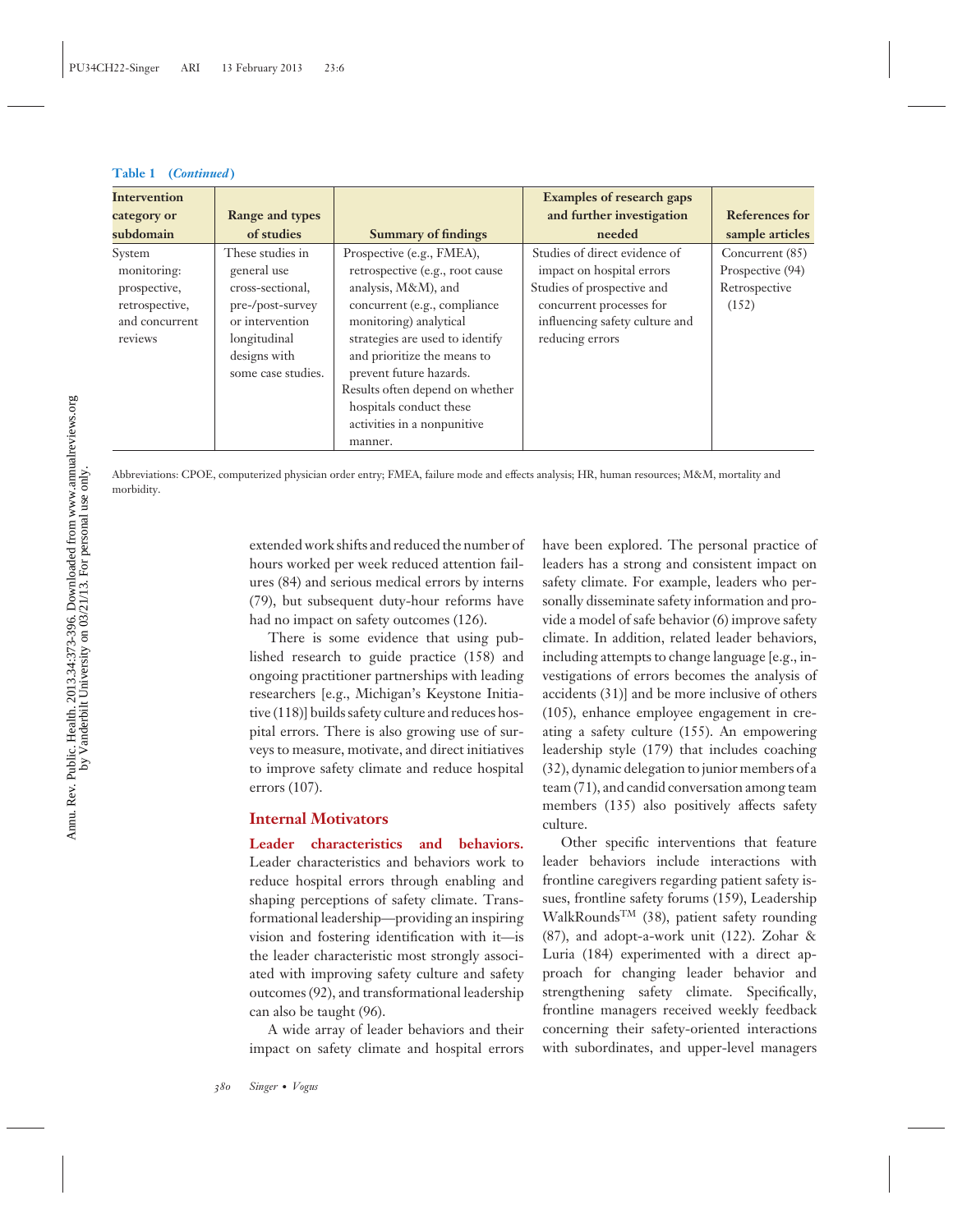received similar feedback as well as data on the frequency of employees' safety behaviors. Safety-oriented interaction increased both manager and employee ratings of safety climate. Safety climate is also improved by integrated bundles of safety practices (e.g., the comprehensive unit safety program), including active measurement of safety climate, safety education, mechanisms for identifying and addressing staff concerns, and extensive senior executive involvement (e.g., adopt-a-work unit programs) (121).

**Human resource practices.** Human resource (HR) practices create the conditions under which a skilled workforce is developed (e.g., through careful selection, extensive and ongoing training, and adequate staffing) to reduce hospital errors and sufficiently empowered to capitalize on these skills. Such work practices were shown to improve the quality of information shared and to reduce medication errors (117). A similar set of practices was associated with reductions in mortality from errors (172). Additional research has focused on the impact of a single HR practice (e.g., staffing/workload or training) on safety climate and hospital errors. Studies of nurseto-patient ratios find that adequate staffing is associated with fewer adverse events (2, 102). In contrast, less adequate staffing levels (indicated by workload, overtime, or increased nonregistered nurse hours of care) resulted in unexpected deaths (28) and medication errors (132).

**Technology.** Research has identified information technology as an important mechanism for enabling safety culture, but at the same time, its efficacy in reducing hospital errors is heavily dependent upon the organization's cultural readiness to make use of it. Two of the most researched technologies are computerized physician order entry (CPOE) and electronic medical records. Some large-scale studies, simulations, and systematic reviews suggest that implementation of such technologies remains slow, fatal orders are inconsistently detected (93), and new errors are introduced by CPOE (75). However, there is also suggestive evidence that these systems can substantially reduce medication errors (67). Although a recent review concluded that the effect of CPOE on adverse drug events is mixed (175), others show that CPOE is an improvement over educational interventions (44). Electronic medical records have been shown to have a small positive effect on patient safety (113), whereas other information systems, including electronic medication reconciliation systems (1) and bar code verification technology (116), have demonstrated stronger effects, albeit on a more limited scale. The efficacy of such initiatives importantly depends upon the organization's readiness to adopt the technology (147) and the implementation process (77).

# **SAFETY CLIMATE**

We treat safety climate as the key mechanism through which enabling promotes enacting and, in turn, safety. Specifically, we suggest that frontline provider interpretations of safety-relevant leader and organizational practices constitute safety climate, and their perceptions of safety climate influence their safety behaviors.

Safety climate perceptions are commonly tied to a local leader's commitment to safety (e.g., through safety practices, procedures, and other resources committed to safety), priority placed on safety (i.e., the extent to which safety is subordinated to other goals), and dissemination of safety information (66). For example, a supervisor who disregards safety procedures whenever production falls behind schedule or who punishes people for mistakes signals a low commitment to safety (14). More recent research has expanded the dimensions of safety climate to include management/supervisors, safety systems, risk perception, job demands, encouragement of reporting/speaking up, safety attitudes/behaviors, communication/feedback, teamwork, personal resources (e.g., stress), and other organizational factors (36).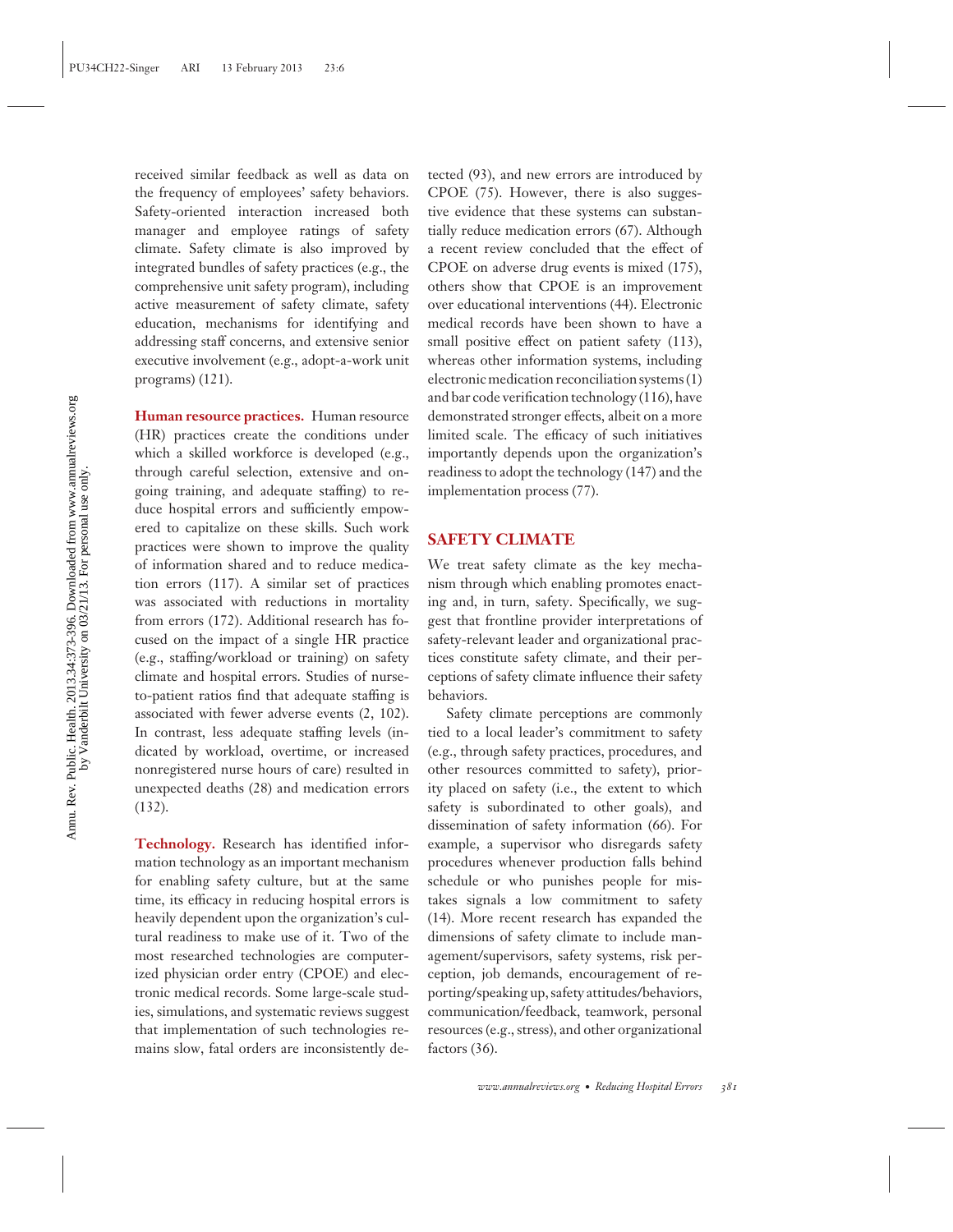Frontline staff perceptions of safety climate have been found to predict fewer treatment errors, fewer infections (63), fewer readmissions for heart failure and acute myocardial infarction patients (57), lower incidences of preventable complications (141), and a better patient safety grade (33).

The effects of a leader's personal safety practices on treatment errors are amplified when they are paired with an organization-wide priority on safety (66). Safety climate, as indicated by suitable safety procedures and clear information flow, reduced treatment errors only when leaders emphasized safety and gave it a high priority (100). Perception of a strong safety climate results in improved safety performance because it increases safety motivation (i.e., willingness to exert effort), participation in voluntary safety activities (e.g., helping coworkers with safetyrelated issues and attending safety meetings) (101), adherence to safety protocols, employee reporting of errors and incidents (99), and creative problem solving (63, 141).

However, perceptions of safety climate are rarely shared across an organization. In fact, numerous studies find that the perception of safety climate varies based on one's position in the organizational hierarchy [i.e., administrators tend to see higher levels of safety climate than frontline caregivers (137)], professional affiliation [i.e., doctors perceive higher levels of safety climate than do nurses on dimensions such as teamwork and support/recognition of safety efforts (58)], and medical specialty or unit [e.g., emergency department personnel perceive a weaker safety climate (138)]. Importantly, the discrepancies in perceptions of safety climate are also consequential for safety outcomes. For example, frontline staff's perceptions of safety climate have been associated with patient safety indicators, whereas those of senior managers were not (127, 141).

## **ENACTING**

Enacting a safety culture that reduces hospital errors means frontline health care providers consistently translate safety policies and guidelines into routine practice. Enacting safety culture requires identifying and reducing latent and manifest threats to safety. To accomplish this, organizations must confront communication failures, including the failure to transmit information about vulnerabilities and mistakes. Research suggests that enacting a safety culture reduces errors when enacting consists of deliberate efforts such as engaging caregivers and patients in effective interpersonal processes (i.e., teamwork, mindful organizing, and relational coordination), promoting regular reporting and voicing concerns, and deploying checklists and standardized protocols to coordinate care when transitions occur.

# **Interpersonal Processes**

**Teamwork.** Teamwork among health care providers is considered both an important component of a culture of safety and an essential ingredient for reducing medical errors. Definitions and frameworks for thinking about teamwork are plentiful, as are measures of teamwork (160). Qualitative research has highlighted the consequences of poor teamwork on hospital errors (151). Qualitative studies have also identified conditions (129) and practices (41) that inhibit or promote effective teamwork. In addition, the literature describes a variety of interventions to improve teamwork. The most prevalent of these are education-based team training initiatives, such as crew resource management (68) and TeamSTEPPS (166). They have been found to positively impact the quantity and quality of communication and teamwork behaviors as well as safety and teamwork climates. These team training programs, which aim to cultivate enhanced communication and coordination within teams, use a variety of intervention modalities, including simulation-based training (23). Training programs may have a single focus (64) or have a multidisciplinary focus. Many programs include teamwork training as an essential component of a multipronged program, combining it with checklists (17), patient communication (10), leadership (109), and policy initiatives (5).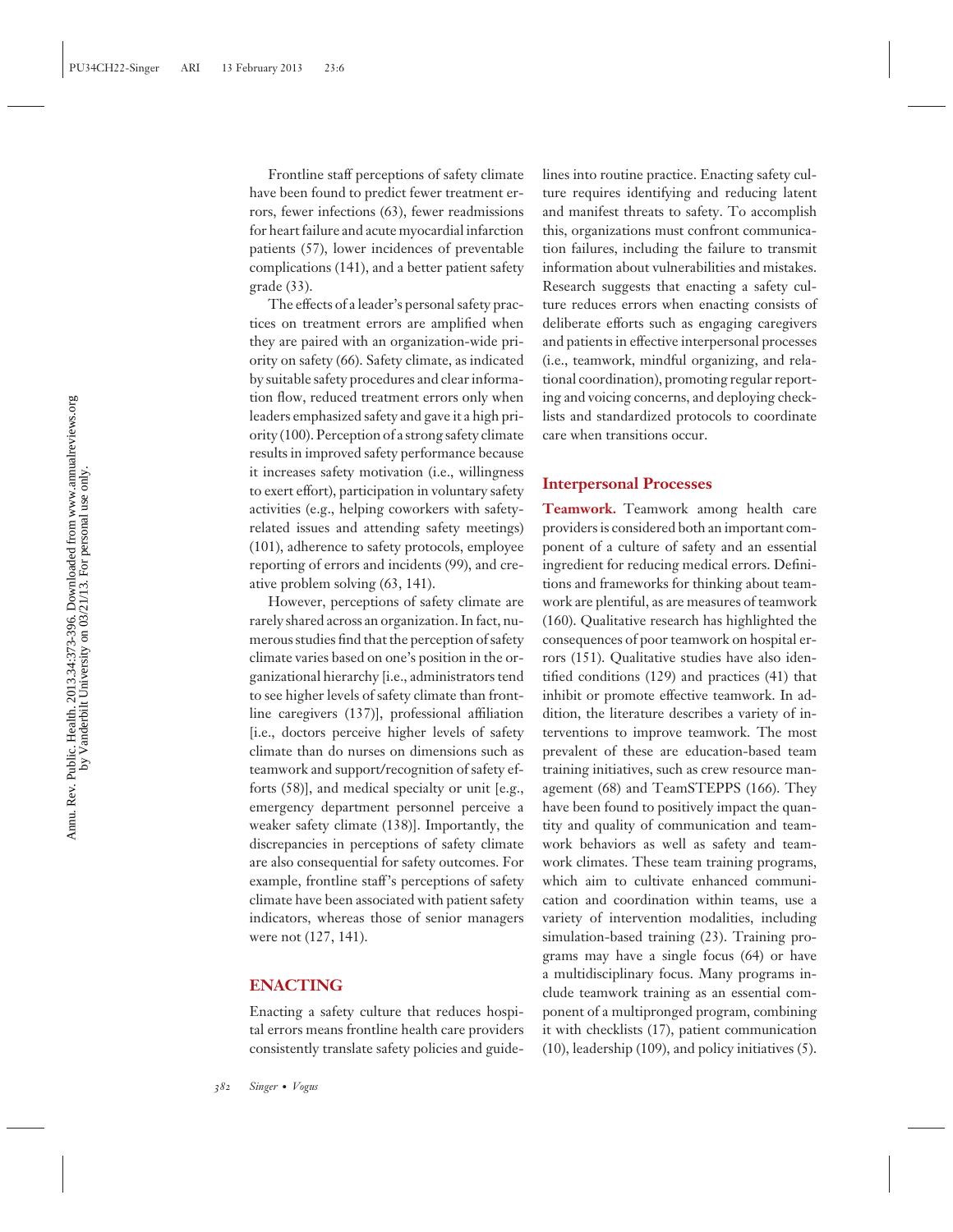**Mindful organizing.** According to Weick & Sutcliffe (167), mindful organizing consists of five interrelated organizational processes: preoccupation with failure, reluctance to simplify interpretations, sensitivity to operations, commitment to resilience, and deference to expertise. High-reliability organizations, which operate technically complex systems in a nearly error-free manner over long periods, enact these processes (72). Case studies of organizational disasters suggest that the absence of mindful organizing was a major contributing factor (168). Consequently, developing mindfulness among frontline workers to prevent errors becomes a priority (125). There have been efforts to build mindful organizing in hospital units (87) and to measure and improve it using surveys (162). Evaluations have demonstrated that increased mindful organizing results in fewer errors and patient falls (162), especially when paired with trusted leaders and structured protocols, e.g., care pathways (163).

**Relational coordination.** Relational coordination is a term broadly encompassing strategies focused on improving communication and relationships among individuals whose roles require them to work together to integrate tasks (48). Studies have associated relational climate with adherence to recommended practices (7). Adherence to protocols is associated with operational reliability that makes error-free performance more likely. Some efforts have sought to improve relational coordination (88) and to describe conditions (e.g., use of HR practices) that make relational coordination more likely (49). Additional research suggests that relational coordination may be more important when task and cognitive loads are greater (35).

**Patient involvement.** Long-standing research suggests that patients can play an important role in reducing medical errors by helping to more quickly detect and correct errors, but only if the organization is open to and supportive of their involvement. Researchers have identified and assessed strategies for effectively engaging patients that range from

having patients ask questions about their health and treatment to actively managing and coordinating their own care (62, 170). They also have identified conditions that enhance the likelihood of successful patient involvement; these include self-efficacy, preventability of incidents, and effective actions (131). Several studies have explored the potential for information technologies to promote more effective patientprovider communication, suggesting the use of technology as a means to strengthen data gathering, diagnosis verification, and patient followup and monitoring among adults (142), particularly for vulnerable populations (106). Studies exploring the potential for patient involvement also have examined the accuracy of patientreported events with mixed results (146, 180).

#### **Reporting and Voicing Concerns**

The extensive literature on incident reporting suggests that policy makers and practitioners believe this strategy has the potential for reducing medical errors. In fact, reporting and a reporting culture are seen as building blocks for patient safety (74) and safety culture (124). Research in hospitals has examined the accuracy, comprehensiveness, and sufficiency of reporting; the information derived from reporting; the conditions under which it occurs; and its effect on errors. Several scholars have proposed frameworks or typologies for detecting and reporting errors (128, 145). Various studies document substantial underreporting of incidents among clinicians (108) and explore reasons for failing to report (61). Research comparing information obtained through different reporting systems (80) has found that the information obtained may be redundant (52). In the majority of instances, however, different perspectives provide complementary insights about organizational safety, thus warranting a portfolio of reporting systems. For example, communication problems were common from patient complaints, whereas WalkRounds tended to identify issues with equipment and supplies. A few papers look beyond incident reporting by describing strategies for analyzing,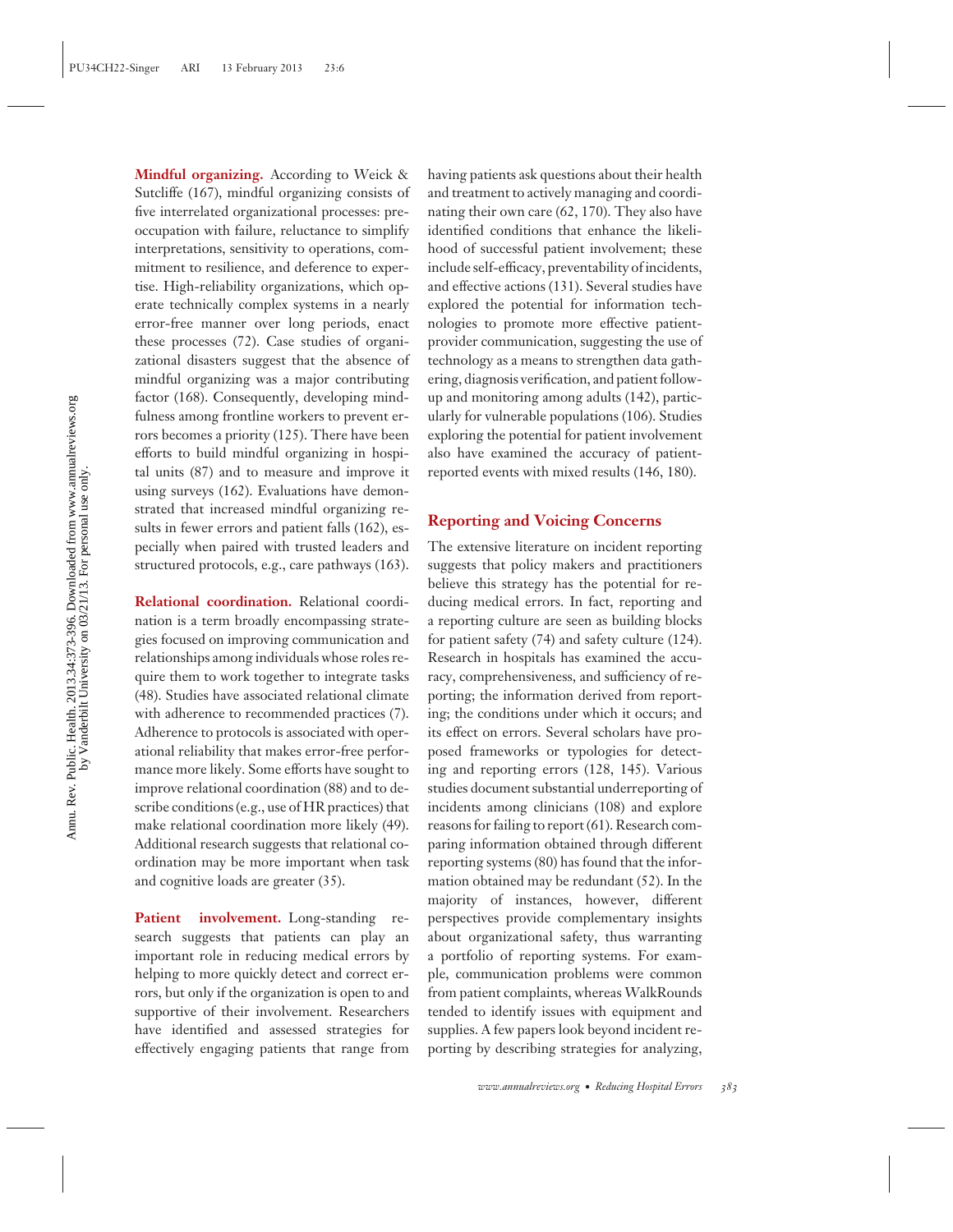addressing (43), and learning from (150) reported incidents. These papers highlight the need for responsiveness and closure to reap benefits from and cultivate continued reporting. Additional studies have treated a clinician's willingness to voice concerns as an independent variable, correlating higher levels of voiced concerns with reduced hospital errors and other outcomes (99).

# **Coordinating at Care Transitions and Across Interdependent Functions**

**Checklists.** Among lessons the health care sector has learned from aviation is that checklists have the potential to improve the consistency of safe practices as well as communication and teamwork, thereby promoting error-free results (45). Effective checklist use, however, requires the perception that the organization embraces them (120). A growing body of evidence suggests that checklists can improve patient safety (73). Although commonly applied in intensive care units (12) and surgery (25, 59), studies also describe checklist use in emergency departments, acute care settings, medication administration (44), and as part of multipronged programs (174). In practice, however, checklist use varies once adopted, presenting an obstacle to deriving benefits (98). A few studies explore barriers to checklist use (37) and characteristics of implementation processes that promote it, including the ability of leaders to persuasively explain why and how to use the checklist (20). Other reports provide suggestions for developing medical checklists (56) and describe surveys that measure the factors associated with effective checklist implementation (16).

**Hand overs.** The transition of patients between care settings and the sequential exchange of information between clinicians caring for the same patients both present opportunities for error and require effective management to avoid them. Evidence demonstrates that poor hand overs result in errors both within (97) and between (76) specialties. Interventions have

shown promise in improving hand overs by reducing information omissions, technical errors, and preventable adverse events include an education curriculum (11), checklists (15), and structured interdisciplinary rounds (110).

**Others.** Myriad additional opportunities exist for enacting a safety culture to reduce hospital errors (133). Research has shown that physician participation is positively associated with improvement in hospital patient safety indicators, but involvement by multiple hospital units in the improvement effort is associated with worse values on this and other quality measures (169). Efforts specifically focused on standardizing aspects of health care delivery also have been shown to reduce errors (177). In addition, studies have demonstrated potential benefits for patient safety from time management (3), risk management (13), and remediation, i.e., disclosure (40) and apology (60). The literature also highlights common conditions that contribute to the inability of hospitals to reduce errors, such as health care worker stress and burnout (173) and the practice of work-arounds (55).

### **ELABORATING**

Elaborating a safety culture is the systematic process of reflecting and translating prior experience to spread and refine manager and frontline employee safety-oriented behaviors and practices that have been previously enabled and enacted. Elaboration refers to the evolutionary expansion of these behaviors and practices, preferably characterized by increasing tolerance for them and growing capabilities for addressing complications that may accompany them. Interventions that promote the elaboration of a safety culture include those that promote learning, education, operational improvement, and system monitoring.

## **Learning-Oriented Interventions**

Learning from small failures through experimentation presents health care organizations with the opportunity to prevent problems that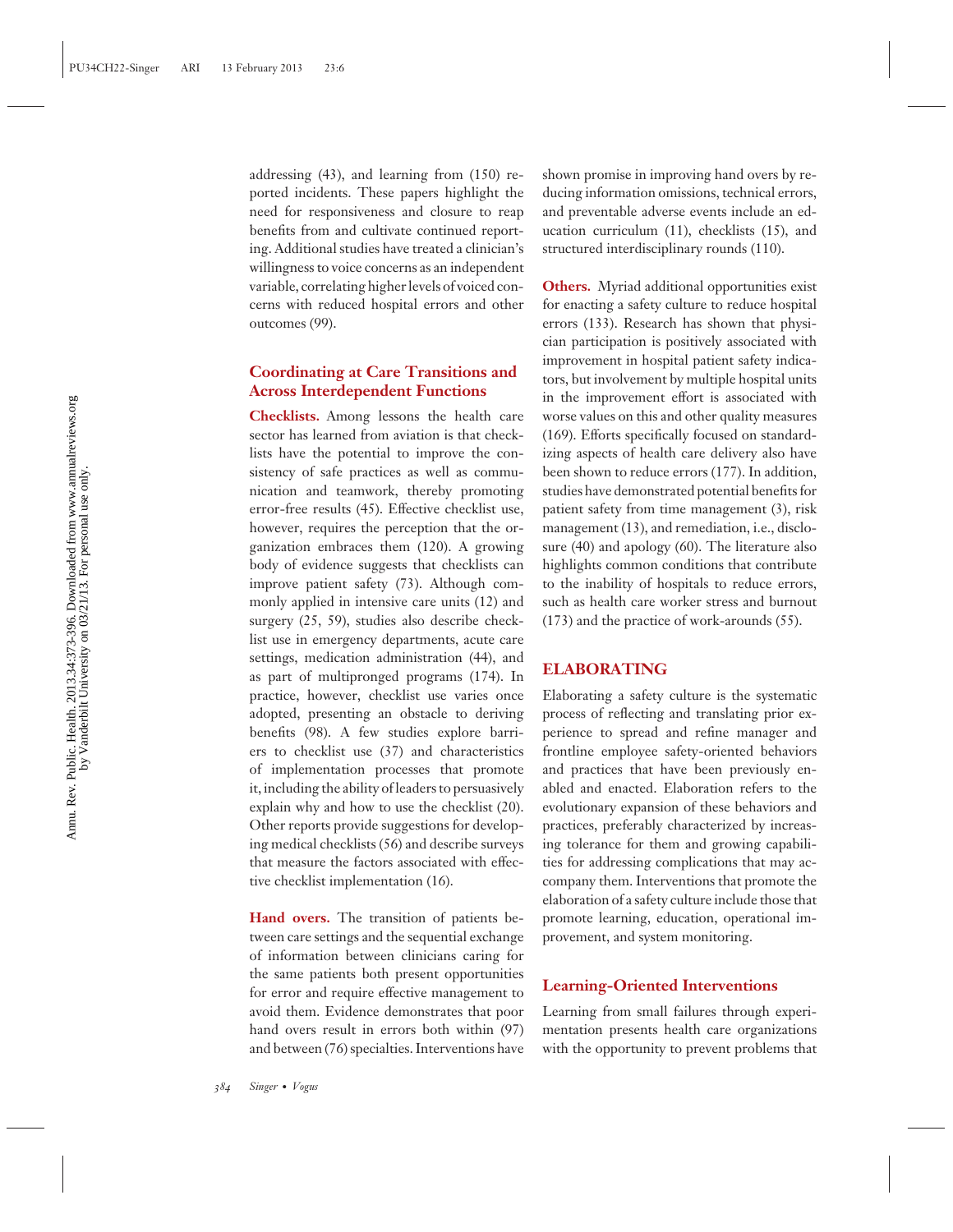have the potential to cause patient deaths (144). Learning also has been credited with the successful transfer and retention of best practices (8). Considerable attention has been given to identifying the facilitators of learning from errors, and most notable among them is psychological safety—a belief that the group environment is safe for taking interpersonal risks (29). Studies also have identified barriers to learning (153) and conditions under which learning is less likely, such as when a problem is ambiguous (30). Organizations may learn from frontline workers' complaints about operational problems (157), briefings and debriefings (161), incident reporting systems (86, 150), and mortality and morbidity (M&M) conferences (111). Survey measures also provide organizations with opportunities to assess the extent to which they are learning organizations (139) and learn from reported events (46).

#### **Education**

Education is a popular feature of many interventions designed to reduce hospital errors. Several interventions have used educational initiatives to promote safety culture, some with positive effects (47). Education is frequently a component of multipronged interventions and has been used in combination with teamwork, leadership, frontline system improvement, technology, incident reporting, patient partnership, checklists, and measurement and feedback programs to improve safety culture (5, 118). More specifically, simulation is becoming an increasingly popular mode for introducing practices and processes for shaping safety culture and reducing hospital errors, but current evidence of its effects is mixed (22, 23, 81). Studies have identified how safety and team-based training for medical students (70), frontline caregivers (125), and leaders (140) changes behavior (e.g., more learning oriented) and reinforces safety culture. They also have demonstrated that, in the context of academic medicine, faculty and students must manage a trade-off between education and patient safety (95).

#### **Operational Improvements**

**Industrial techniques.** Recognizing that operational failures can contribute not only to excess costs but also to safety problems, experts recommend applying principles from industrial production for clarifying and streamlining operations and reducing controllable variations to enhance reliability and reduce hospital errors (82). Such techniques, including the Toyota Production System and lean manufacturing principles, have been successfully implemented across organizations, notably at the Virginia Mason Medical Center in Seattle (69) and ThedaCare Appleton Medical Center in Appleton, Wisconsin (154). Evidence suggests these programs have improved problem resolution (39) and the timeliness and reliability of care processes (178).

**Frontline system improvement.** Given the unique and expert perspective of frontline workers on safety hazards in hospitals (159), scholars and policy makers advocate training, trusting, and supporting them to identify and resolve safety problems (9). Studies present models for understanding frontline problem-solving behavior (157) and programs for identifying and monitoring problems to improve problem solving and patient safety (149). They also describe how improvement efforts can reduce work-arounds (54) and improve policy compliance (89). Frontline system improvement often plays a prominent role in multipronged approaches, such as the comprehensive unit safety program, which has been credited with improvements in safety culture (118). However, substantial research also suggests frontline system improvement must be fostered because frontline workers tend to compensate for failures rather than treat them as learning opportunities (156). Leadership turnover can also undermine improvement initiatives (115).

**Improvement infrastructure.** Research also highlights the importance of maintaining the infrastructure to support safety initiatives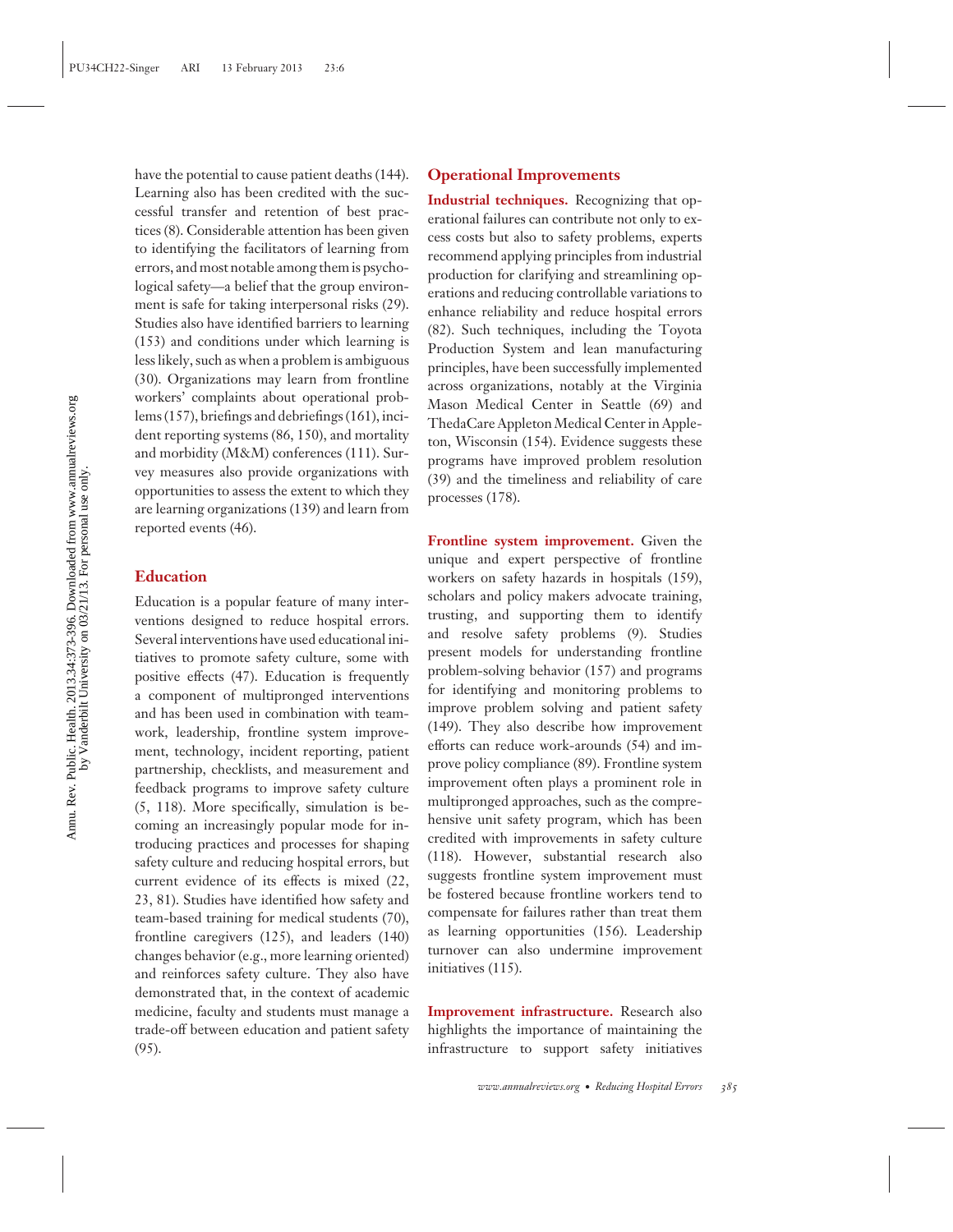because it is necessary to catalyze, execute, and sustain efforts to reduce hospital errors. Internally focused, safety-oriented committees provide a systematic approach to identifying and supporting efforts to improve and maintain safety and safety culture (115). Similarly, externally driven improvement collaboratives provide participants with a forum, motivation, and social support as well as project management and process-improvement skills to execute improvement activities in their organizations (103). Collaborative approaches also have been recommended for the prioritization and resolution of safety hazards that lend themselves to industry-wide solutions (119). Research shows that performance improvement increases with the use of both internal and external learning activities (104).

# **System Monitoring**

The literature describes a variety of strategies prospective, retrospective, and concurrent—for enriching our understanding of delivery systems and promoting a safety climate and safe practices throughout an organization.

**Prospective review.** Prospective strategies include failure mode and effects analysis (FMEA), prospective hazard analysis, and human factors engineering. FMEA and other forms of prospective hazard analysis ask practitioners to identify potential hazards and rate their severity and likelihood to design processes that prevent them. These techniques have been applied to a broad range of care processes alone (26) and as part of multipronged programs (136), used to prioritize interventions (65), and credited with reducing medical errors (94). Human factors engineering applies an understanding of the cognitive and behavioral limitations of human beings to system design. Studies have demonstrated the ability of this discipline to develop safe, comfortable, and effective equipment and systems through iterative tests and refinements (51).

**Retrospective review.** Retrospective analysis in hospitals usually takes the form of root cause analysis, a structured approach to identifying the factors that resulted in a harmful outcome. Predicated on the belief that addressing the causes of past problems may prevent future problems, studies have demonstrated the importance of conducting these analyses to identify multiple approaches and shape clinician workflow in the name of reducing hospital errors (42). These are often combined with stories of dramatic events that can engage clinicians to consider the system problems that cause them, thus reinforcing a safety culture. For example, the long-standing *Annals of Medicine* case-based series, the Agency for Healthcare Research and Quality-sponsored "WebM&M," and M&M rounds have engaged caregivers in disclosing and collective learning from specific events (165). M&M conferences are also widespread among teaching hospitals (112). However, many clinicians are reluctant to openly discuss errors in a conference setting (114). Research has offered suggestions for promoting enhanced learning from M&M conferences (111, 112), including making the organization's stance toward errors explicit, selecting cases that present learning opportunities, using skilled moderators to facilitate discussion, encouraging broad attendance, and focusing on generalizable lessons. Implementing such programs has been associated with improvement in safety climate (152).

**Concurrent review.** Compliance monitoring is a form of concurrent analysis involving the collection and analysis of information on the performance of programs or protocols following initial implementation. Studies have demonstrated methods for compliance monitoring (e.g., real-time, clandestine observation) and their value for continuous improvement of care processes and protocols (85).

#### **DISCUSSION**

In this review, we distilled research on interventions to reduce hospital errors into a framework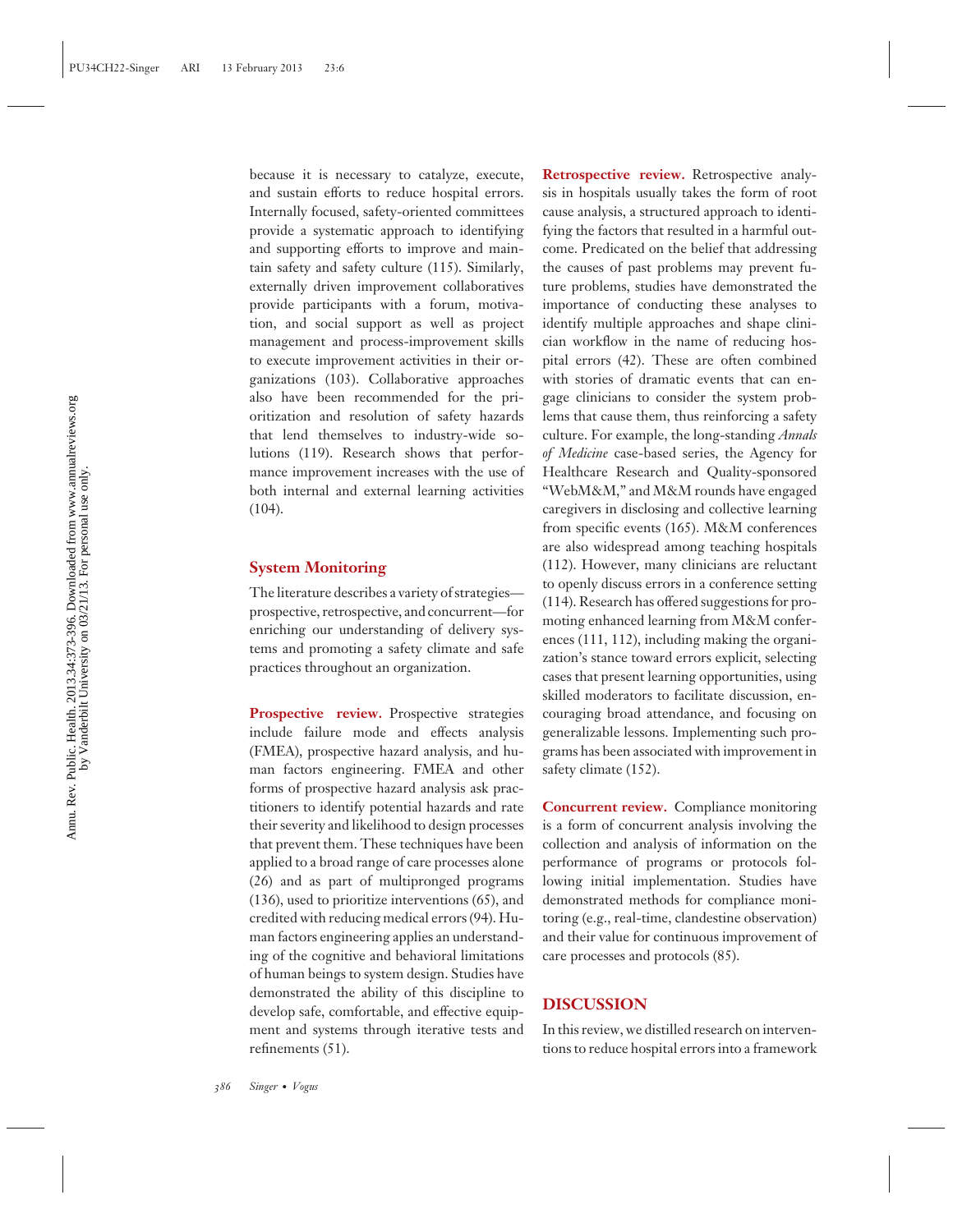that captures the varied ways in which they operate through processes of enabling, enacting, or elaborating a safety culture. Although the assembled evidence suggests support for the effects of interventions on safety climate and safety culture, evidence is weaker for reducing hospital errors. As identified in earlier reviews (176), this is undoubtedly, in part, a function of the organizational and systemic nature of hospital errors, which makes it difficult to conceptualize and measure them and erects numerous barriers to implementing interventions.

At the same time, the modest effects of varied interventions on reducing hospital errors suggest a key contribution of our review: recognizing that the systematic pursuit of enabling, enacting, and elaborating—not isolated interventions—offers the greatest potential for reducing hospital errors. In addition, as our adapted conceptual model implies, a hospital can never be fully error free. However, ongoing and iterative processes of enabling, enacting, and elaborating a safety culture can reduce and minimize hospital errors.

#### **Implications for Research and Practice**

The main implication of our adapted conceptual model is that the starting point for considering future interventions should resemble what we have identified as multipronged approaches. These would intentionally address the organization's ability to enable, enact, and elaborate a safety culture rather than focus on just one of these areas. For example, if an organization or unit was going to intervene to increase teamwork (which we have identified as a form of enacting), it would mean considering how teamwork could be enabled through leader support and organizational practices (e.g., adequate staffing to allow for training and other exercises during work hours) and how it could be elaborated by disseminating the plan to other groups and refining the intervention over time. Once initiated, teamwork interventions might be further enabled by policies that reward teambased care. This interpretation of our model also suggests a more holistic approach to asking research questions and the means of answering them.

Another important implication of our adapted model is that interventions will be more successful when implemented in a culturally sensitive manner. Not all interventions will be useful and appropriate in all settings (a potentially important explanation for the mixed findings observed for many interventions). The ability to discover interventions that can work within an organization's existing culture relies on, and is an underappreciated aspect of, leadership. It requires understanding the fundamental mechanisms through which the intervention is expected to achieve change and reconciling these to the basic shared beliefs and assumptions held by organizational members. This implication is consistent with studies that have explained previous failures to spread improvement interventions (e.g., total quality management) as a result of leaders' failures to fundamentally change the motivational structure of the work (53).

Above, we have described the large and growing literature on safety climate as bridging the enabling and enacting of a safety culture. One persistent finding in this literature is that an organization-level safety climate is elusive. Instead, there is considerable evidence that climate is fragmented across professions, organizational levels, and organizational subunits. This raises the important question of when (if ever) a hospital-level safety climate (and culture) emerges. Are climate perceptions more likely to be shared when many, if not all, of the enabling conditions we identified are present? Or are some factors (e.g., leader practices) especially important?

Lastly, **Table 1** suggests a number of important research questions, the answers to which will further refine the proposed model and better establish the linkages among interventions, culture, and hospital errors. For example, we need more systematic research on external motivators. What external actors or policies motivate hospitals to pursue efforts that have demonstrated impacts on reducing hospital errors? Future research should also more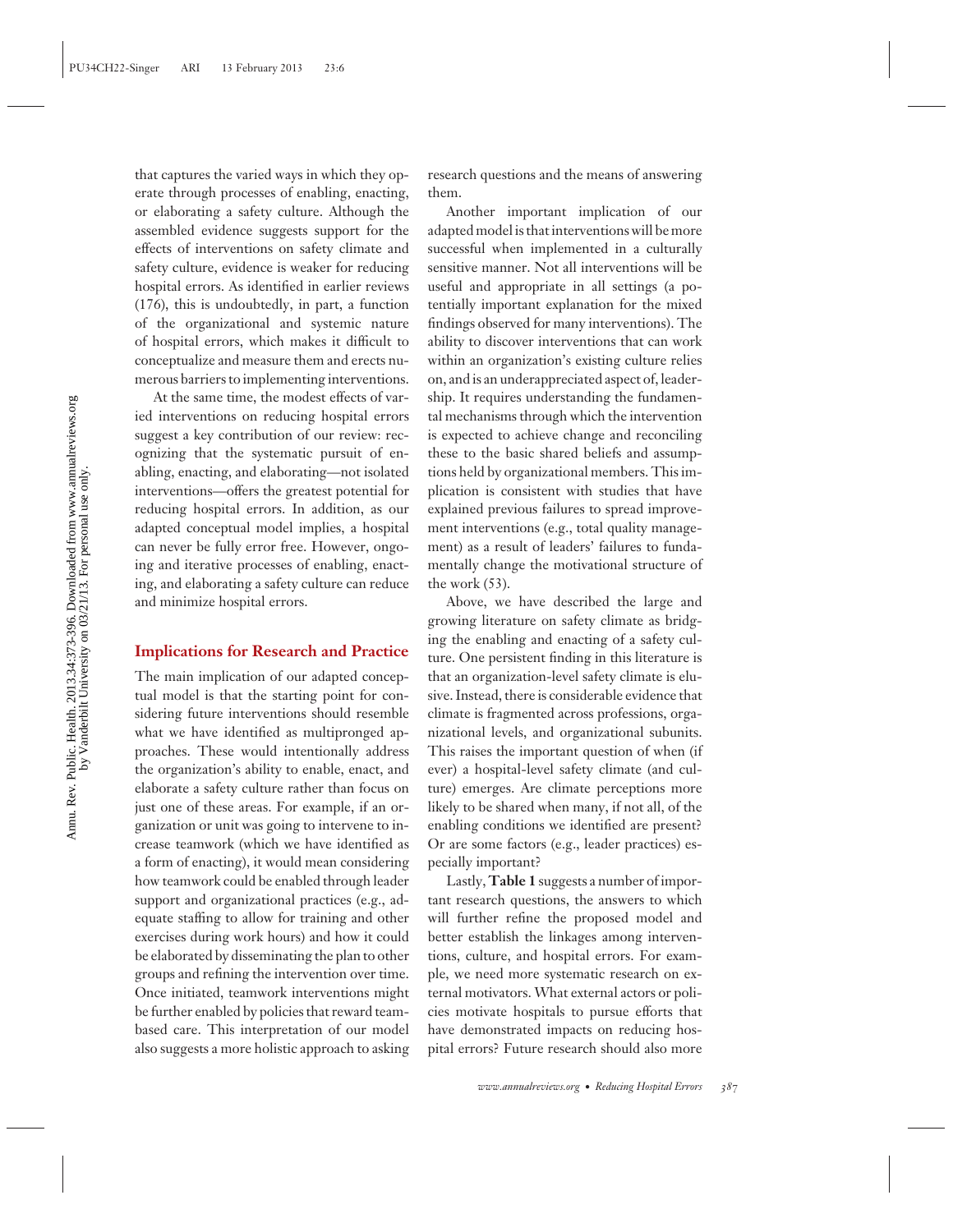carefully and consistently operationalize a number of the concepts we identified in our model, including safety climate, HR practices, and teamwork.

In addition, as previously established (34, 176), our review finds that a rigorous, quantitative demonstration of the relationship between an intervention and outcomes remains rare. Although one could easily dismiss research designs other than randomized clinical trials as less rigorous and call for stronger analytical methods for evaluation, our investigation suggests some caveats to this typical conclusion. Our model suggests that intervening in ways that are sensitive to the existing culture and that attempt to shape the culture through systemically enabling, enacting, and elaborating will be most effective. Holding organizational interventions to a "gold standard" could result in the application of validated interventions that neither fit a particular organization nor span the full enabling, enacting, and elaborating cycle. Quantitative studies of the relationships between interventions and outcomes, especially when controlling for prior performance through structural equation modeling or other rigorous approaches, should constitute

evidence for diffusing an intervention under appropriate conditions. Combining these studies with those that directly assess the contextual conditions under which interventions—from voice to leadership behaviors to education and learning—are most effective for reducing hospital errors (i.e., moderators that enhance the relationship) is also needed. Finally, we need additional longitudinal, mixed methods and qualitative investigations—including ethnography and case comparisons—that identify the mechanisms through which an intervention leads to fewer hospital errors.

#### **CONCLUSION**

Faced with the persistent challenge of hospital errors, policy makers and practitioners need guidance regarding how to achieve improvement.We have argued that piecemeal initiatives are inadequate and that strengthening safety culture necessitates interventions that simultaneously enable, enact, and elaborate it in a way that is attuned to the existing culture. This approach may hold the key to demonstrably reducing hospital errors and ultimately saving lives.

#### **DISCLOSURE STATEMENT**

The authors are not aware of any affiliations, memberships, funding, or financial holdings that might be perceived as affecting the objectivity of this review.

#### **ACKNOWLEDGEMENT**

The authors thank Ingrid Nembhard and Kathleen Sutcliffe for comments that substantially improved the contribution and clarity of our paper. We also thank Mathew Kiang for his expert research assistance.

#### **LITERATURE CITED**

- 1. Agarwal S, Frankel L, Tourner S, McMillan A, Sharek PJ. 2008. Improving communication in a pediatric intensive care unit using daily patient goal sheets. *J. Crit. Care* 23:227–35
- 2. Aiken L, Clarke S, Sloane D, Sochalski J, Silber J. 2002. Hospital nurse staffing and patient mortality, nurse burnout, and job dissatisfaction. *JAMA* 288(16):1987–93
- 3. Amalberti R, Brami J. 2012. "Tempos" management in primary care: a key factor for classifying adverse events, and improving quality and safety. *BMJ Qual. Saf.* 21:729–36
- 4. Annas GJ. 2006. The patient's right to safety—improving the quality of care through litigation against hospitals. *N. Engl. J. Med.* 354(19):2063–66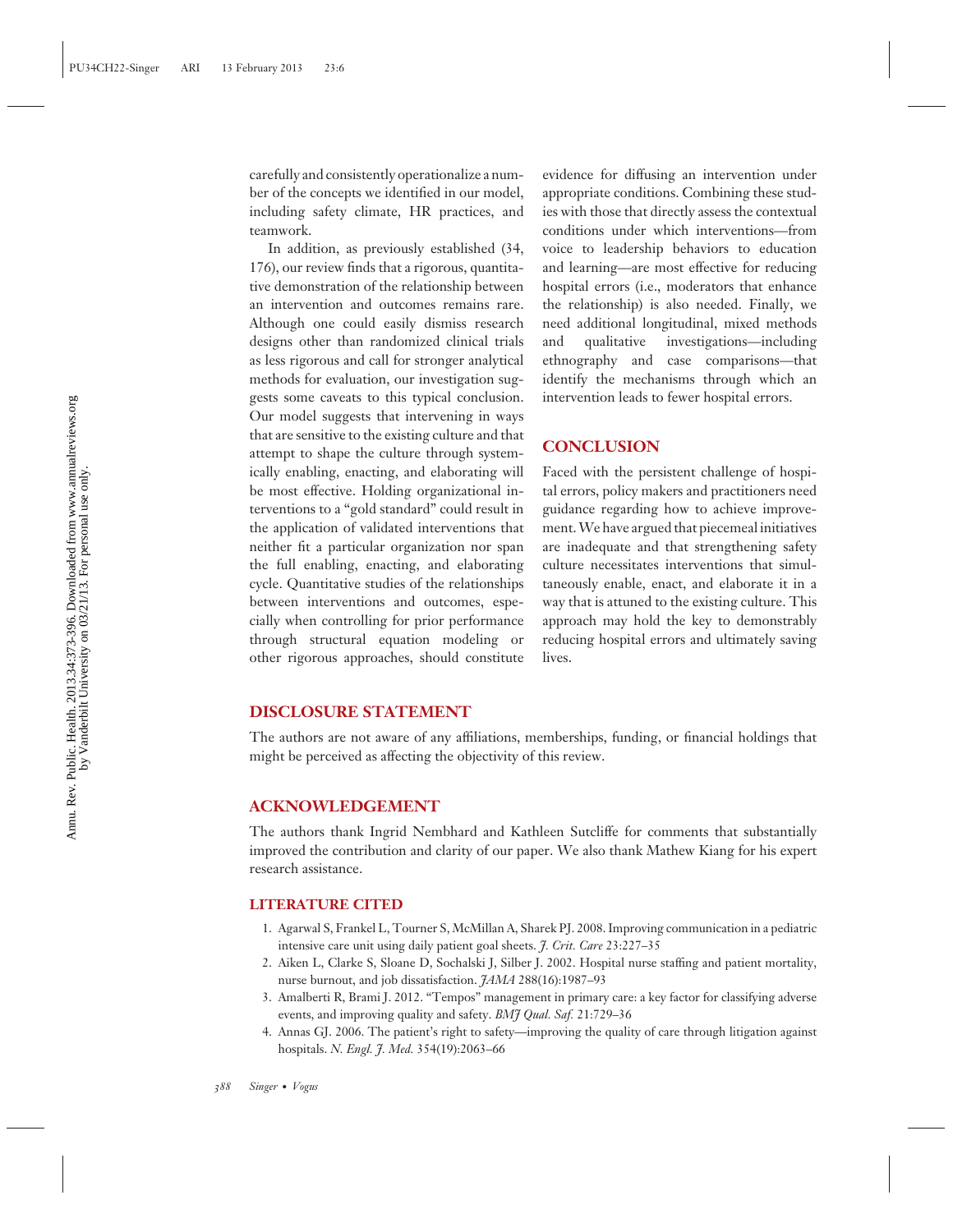- 5. Arriaga AF, Elbardissi AW, Regenbogen SE, Greenberg CC, Berry WR, et al. 2011. A policy-based intervention for the reduction of communication breakdowns in inpatient surgical care: results from a Harvard surgical safety collaborative. *Ann. Surg.* 253(5):849–54
- 6. Barling J, Loughlin C, Kelloway EK. 2002. Development and test of a model linking safety-specific transformational leadership and occupational safety. *J. Appl. Psychol.* 87(3):488–96
- 7. Benzer JK, Young G, Stolzmann K, Osatuke K, Meterko M, et al. 2011. The relationship between organizational climate and quality of chronic disease management. *Health Serv. Res.* 46(3):691–711
- 8. Berta WB, Baker R. 2004. Factors that impact the transfer and retention of best practices for reducing error in hospitals. *Health Care Manag. Rev.* 29(2):90–97
- 9. Berwick DM. 2003. Improvement, trust, and the healthcare workforce. *Qual. Saf. Health Care* 12(6):448– 52
- 10. Blegen MA, Sehgal NL, Alldredge BK, Gearhart S, Auerbach AA, Wachter RM. 2010. Improving safety culture on adult medical units through multidisciplinary teamwork and communication interventions: the TOPS Project. *Qual. Saf. Health Care* 19(4):346–50
- 11. Bray-Hall S, Schmidt K, Aagaard E. 2010. Toward safe hospital discharge: a transitions in care curriculum for medical students. *J. Gen. Intern. Med.* 25(8):878–81
- 12. Byrnes M, Schuerer D, Schallom M, Sona C, Mazuski J, et al. 2009. Implementation of a mandatory checklist of protocols and objectives improves compliance with a wide range of evidence-based intensive care unit practices. *Crit. Care Med.* 37:2775–81
- 13. Cagliano AC, Grimaldi S, Rafele C. 2011. A systemic methodology for risk management in healthcare sector. *Saf. Sci.* 49(5):695–708
- 14. Carroll J, Quijada M. 2004. Redirecting traditional professional values to support safety: changing organisational culture in health care. *Qual. Saf. Health Care* 13(Suppl. 2):ii16–21
- 15. Catchpole K, de Leval M, McEwan A, Pigott N, Elliott M, et al. 2007. Patient handover from surgery to intensive care: using Formula 1 pit-stop and aviation models to improve safety and quality. *Paediatr. Anaesth.* 17(5):470–78
- 16. Chan KS, Hsu Y-J, Lubomski LH, Marsteller JA. 2011. Validity and usefulness of members reports of implementation progress in a quality improvement initiative: findings from the Team Check-up Tool (TCT). *Implement. Sci.* 6:115
- 17. Chase D,McCarthy D. 2010. Case study: sustaining a culture of safety in the U.S. Department of Veterans Affairs Health Care System. *Commw. Fund Rep. Quality Matters*. **[http://www.commonwealthfund.](http://www.commonwealthfund.org/Newsletters/Quality-Matters/2010/April-May-2010/Case-Study.aspx) [org/Newsletters/Quality-Matters/2010/April-May-2010/Case-Study.aspx](http://www.commonwealthfund.org/Newsletters/Quality-Matters/2010/April-May-2010/Case-Study.aspx)**
- 18. Classen DC, Resar R, Griffin F, Federico F, Frankel T, et al. 2011. "Global trigger tool" shows that adverse events in hospitals may be ten times greater than previously measured. *Health Aff.* 30(4):581–89
- 19. Comm. Qual. Health Care Am. 2001. *Crossing the Quality Chasm: A New Health System for the 21st Century.* Washington, DC: Inst. Med./Natl. Acad. Press
- 20. Conley DM, Singer SJ, Edmondson L, Berry WR, Gawande AA. 2011. Effective surgical safety checklist implementation. *J. Am. Coll. Surg.* 212(5):873–79
- 21. Cook R, Rasmussen J. 2005. "Going solid": a model of system dynamics and consequences for patient safety. *Qual. Saf. Health Care* 14:130–34
- 22. Cooper JB, Singer SJ, Hayes J, Sales M, Vogt J, et al. 2011. Design and evaluation of simulation scenarios for a program introducing patient safety, teamwork, safety leadership and simulation to healthcare leaders and managers. *Simul. Healthc.* 6(4):231–38
- 23. Cooper JB, Blum RH, Carroll JS, Dershwitz M, Feinstein DM, et al. 2008. Differences in safety climate among hospital anesthesia departments and the effect of a realistic simulation-based training program. *Anesth. Analg.* 106(2):574–84
- 24. Davis P, Lay-Yee R, Briant R, Scott A. 2003. Preventable in-hospital medical injury under the "no fault" system in New Zealand. *Qual. Saf. Health Care* 12(4):251–56
- 25. de Vries EN, Prins HA, Crolla RMPH, Outer den AJ, van Andel G, et al. 2010. Effect of a comprehensive surgical safety system on patient outcomes. *N. Eng. 7. Med.* 363(20):1928-37
- 26. Dean JE, Hutchinson A, Escoto KH, Lawson R. 2007. Using a multi-method, user centred, prospective hazard analysis to assess care quality and patient safety in a care pathway. *BMC Health Serv. Res.* 7:89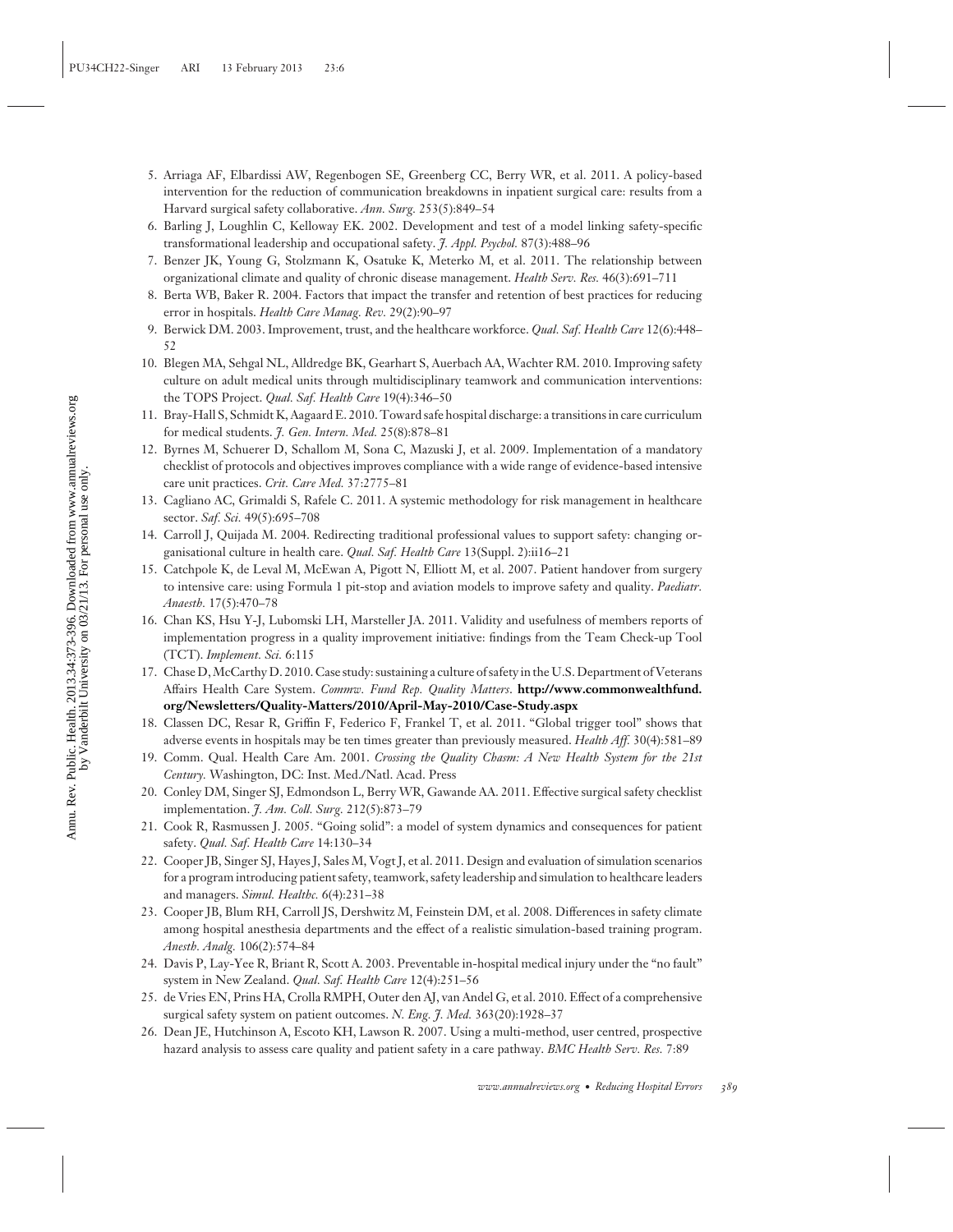- 27. Devers KJ, Pham HH, Liu G. 2004. What is driving hospitals' patient-safety efforts? *Health Aff.* 23(2): 103–15
- 28. Diwas S, Terwiesch C. 2009. Impact of workload on service time and patient safety: an econometric analysis of hospital operations. *Manag. Sci.* 55(9):1486–98
- 29. Edmondson A, Cannon M. 2005. Failing to learn and learning to fail (intelligently): how great organizations put failure to work to improve and innovate. *Long Range Plan.* 38(3):299–319
- 30. Edmondson A, Roberto MA, Bohmer RM, Ferlins EM, Feldman L. 2004. The recovery window: organizational learning following ambiguous threats in high-risk organizations. In *Organization at the Limit: NASA and the Columbia Disaster*, ed. M Farjoun, WH Starbuck. London: Blackwell
- 31. Edmondson AC. 2004. Learning from mistakes is easier said than done: group and organizational influences on the detection and correction of human error. *J. Appl. Behav. Sci.* 40(1):66–90
- 32. Edmondson AC, Bohmer RM, Pisano GP. 2001. Disrupted routines: team learning and new technology implementation in hospitals. *Adm. Sci. Q.* 46(4):685–716
- 33. El-Jardali F, Dimassi H, Jamal D, Jaafar M, Hemadeh N. 2011. Predictors and outcomes of patient safety culture in hospitals. *BMC Health Serv. Res.* 11:45
- 34. Etchells E, Koo M, Daneman N, McDonald A, Baker M, et al. 2012. Comparative economic analyses of patient safety improvement strategies in acute care: a systematic review. *BMJ Qual. Saf.* 21(6):448–56
- 35. Faraj S, Xiao Y. 2006. Coordination in fast-response organizations. *Manag. Sci.* 52(8):1155–69
- 36. Flin R, Burns C, Mearns K, Yule S, Robertson EM. 2006. Measuring safety climate in health care. *Qual. Saf. Health Care* 15(2):109–15
- 37. Fourcade A, Blache JL, Grenier C, Bourgain JL, Minvielle E. 2012. Barriers to staff adoption of a surgical safety checklist. *BMJ Qual. Saf.* 21(3):191–97
- 38. Frankel A, Pratt Grillo S, Pittman M, Thomas EJ, Horowitz L, et al. 2008. Revealing and resolving patient safety defects: the impact of leadership WalkRounds on frontline caregiver assessments of patient safety. *Health Serv. Res.* 43(6):2050–66
- 39. Furman C, Caplan R. 2007. Applying the Toyota Production System: using a patient safety alert system to reduce error. *Jt. Comm. J. Qual. Patient Saf.* 33(7):376–86
- 40. Gallagher TH, Studdert D, Levinson W. 2007. Disclosing harmful medical errors to patients. *N. Engl. J. Med.* 356(26):2713–19
- 41. Gandhi TK, Graydon-Baker E, Barnes JN, Neppl C, Stapinski C, et al. 2003. Creating an integrated patient safety team. *Jt. Comm. J. Qual. Saf.* 29(8):383–90
- 42. Gandhi TK, Zuccotti G, Lee TH. 2011. Incomplete care—on the trail of flaws in the system. *N. Engl. J. Med.* 365(6):486–88
- 43. Gandhi T, Graydon-Baker E, Huber C, Whittemore A, Gustafson M. 2005. Closing the loop: follow-up and feedback in a patient safety program. *Jt. Comm. J. Qual. Patient Saf.* 31(11):614–21
- 44. Garbutt J, Milligan PE, McNaughton C, Highstein G, Waterman BM, et al. 2008. Reducing medication prescribing errors in a teaching hospital. *Jt. Comm. J. Qual. Patient Saf.* 34(9):528–36
- 45. Gawande A. 2009. *The Checklist Manifesto: How to Get Things Right*. New York: Metrop. Books
- 46. Ginsburg LR, Chuang Y-T, Norton PG, Berta W, Tregunno D, et al. 2009. Development of a measure of patient safety event learning responses. *Health Serv. Res.* 44(6):2123–47
- 47. Ginsburg L, Norton PG, Casebeer A, Lewis S. 2005. An educational intervention to enhance nurse leaders' perceptions of patient safety culture. *Health Serv. Res.* 40(4):997–1020
- 48. Gittell J. 2003. *The Southwest Airlines Way: Using the Power of Relationships to Achieve High Performance*. New York: McGraw-Hill
- 49. Gittell JH, Seidner R, Wimbush J. 2010. A relational model of how high-performance work systems work. *Organ. Sci.* 21(2):490–506
- 50. Goodman PS, Ramanujam R, Carroll JS, Edmondson AC, Hofmann DA, Sutcliffe KM. 2011. Organizational errors: directions for future research. *Res. Organ. Behav.* 31:151–76
- 51. Gosbee J. 2002. Human factors engineering and patient safety. *Qual. Saf. Health Care* 11(4):352–54
- 52. Grissinger MC, Hicks RW, Keroack MA, Marella WM, Vaida AJ. 2010. Harmful medication errors involving unfractionated and low-molecular-weight heparin in three patient safety reporting programs. *Jt. Comm. J. Qual. Patient Saf.* 36(5):195–202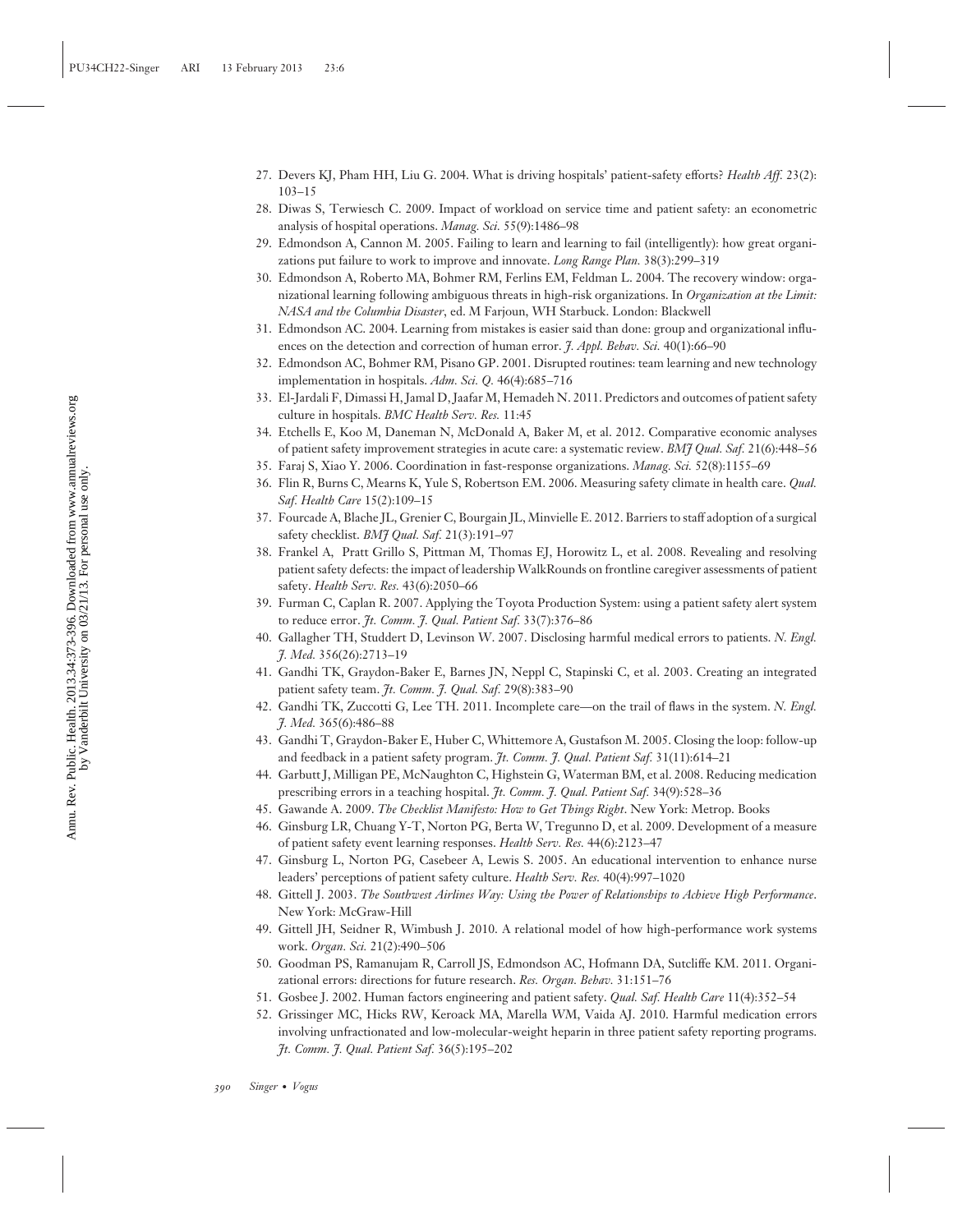- 53. Hackman JR, Wageman R. 1995. Total quality management: empirical, conceptual, and practical issues. *Adm. Sci. Q.* 40(2):309–42
- 54. Halbesleben JRB, Rathert C. 2008. The role of continuous quality improvement and psychological safety in predicting work-arounds. *Health Care Manag. Rev.* 33(2):134–44
- 55. Halbesleben JRB, Savage GT, Wakefield DS, Wakefield BJ. 2010. Rework and workarounds in nurse medication administration process: implications for work processes and patient safety.*Health Care Manag. Rev.* 35(2):124–33
- 56. Hales B, Terblanche M, Fowler R, Sibbald W. 2007. Development of medical checklists for improved quality of patient care. *Int. J. Qual. Health Care* 20:22–30
- 57. Hansen LO, Williams MV, Singer SJ. 2010. Perceptions of hospital safety climate and incidence of readmission. *Health Serv. Res.* 42(2):596–616
- 58. Hartmann CW, Rosen AK, Meterko M, Shokeen P, Zhao S, et al. 2008. An overview of patient safety climate in the VA. *Health Serv. Res.* 43(4):1263–84
- 59. Haynes AB, Weiser TG, Berry WR, Lipsitz SR, Breizat A-HS, et al. 2009. A surgical safety checklist to reduce morbidity and mortality in a global population. *N. Eng. J. Med.* 360(5):491–99
- 60. Helmchen LA, Richards MR, McDonald TB. 2011. Successful remediation of patient safety incidents: a tale of two medication errors. *Health Care Manag. Rev.* 36(2):114–23
- 61. Henriksen K, Dayton E. 2006. Organizational silence and hidden threats to patient safety. *Health Serv. Res.* 41(4p2):1539–54
- 62. Hibbard JH, Peters E, Slovic P, Tusler M. 2005. Can patients be part of the solution? Views on their role in preventing medical errors. *Med. Care Res. Rev.* 62(5):601–16
- 63. Hofmann DA, Mark B. 2006. An investigation of the relationship between safety climate and medication errors as well as other nurse and patient outcomes. *Pers. Psychol.* 59(4):847–69
- 64. Kalisch BJ, Curley M, Stefanov S. 2007. An intervention to enhance nursing staff teamwork and engagement. *J. Nurs. Adm.* 37(2):77–84
- 65. Karnon J, McIntosh A, Dean J, Bath P, Hutchinson A, et al. 2007. A prospective hazard and improvement analytic approach to predicting the effectiveness of medication error interventions. *Saf. Sci.* 45(4):523–39
- 66. Katz-Navon T, Naveh E, Stern Z. 2005. Safety climate in healthcare organizations: a multidimensional approach. *Acad. Manag. J.* 48(6):1075–89
- 67. Kaushal R, Shojania KG, Bates DW. 2003. Effects of computerized physician order entry and clinical decision support systems on medication safety: a systematic review. *Arch. Intern. Med.* 163(12):1409–16
- 68. Kemper PF, de Bruijne M, van Dyck C, Wagner C. 2011. Effectiveness of classroom based crew resource management training in the intensive care unit: study design of a controlled trial. *BMC Health Serv. Res.* 11(1):304
- 69. Kenney C. 2011. *Transforming Health Care: Virginia Mason Medical Center's Pursuit of the Perfect Patient Experience*. New York: Productivity
- 70. Kirch DG, Boysen PG. 2010. Changing the culture in medical education to teach patient safety. *Health Aff.* 29(9):1600–4
- 71. Klein KJ, Ziegert JC, Knight AP, Xiao Y. 2006. Dynamic delegation: shared, hierarchical, and deindividualized leadership in extreme action teams. *Adm. Sci. Q.* 51(4):590–621
- 72. Knox G, Simpson K, Garite T. 1999. High reliability perinatal units: an approach to the prevention of patient injury and medical malpractice claims. *J. Healthc. Risk Manag.* 19(2):24–32
- 73. Ko H, Turner T, Finnigan M. 2011. Systematic review of safety checklists for use by medical care teams in acute hospital settings—limited evidence of effectiveness. *BMC Health Serv. Res.* 11(1):211
- 74. Kohn LT, Corrigan J, Donaldson MS, eds. 2000. *To Err Is Human: Building a Safer Health System*. Washington, DC: Inst. Med./Natl. Acad. Press
- 75. Koppel R, Metlay JP, Cohen A, Abaluck B, Localio AR, et al. 2005. Role of computerized physician order entry systems in facilitating medication errors. *JAMA* 293(10):1197–203
- 76. Kripalani S, LeFevre F, Phillips CO, Williams MV, Basaviah P, Baker DW. 2007. Deficits in communication and information transfer between hospital-based and primary care physicians: implications for patient safety and continuity of care. *JAMA* 297(8):831–41
- 77. Kuperman GJ, Bobb A, Payne TH, Avery AJ, Gandhi TK, et al. 2007. Medication-related clinical decision support in computerized provider order entry systems: a review. *J. Am Med.* Inform. Assoc. 14(1):29–40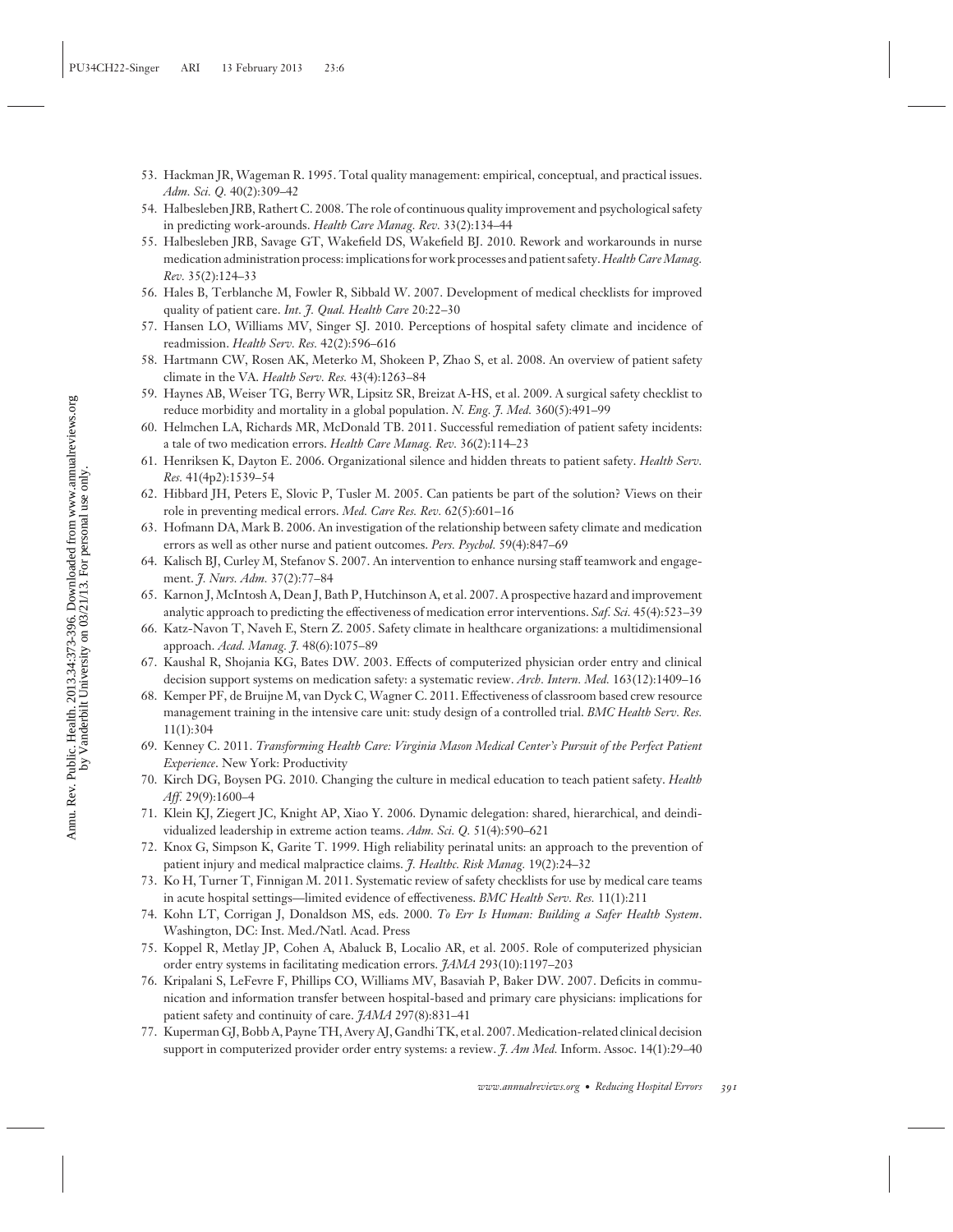- 78. Landrigan CP, Parry GJ, Bones CB, Hackbarth AD, Goldmann DA, Sharek PJ. 2010. Temporal trends in rates of patient harm resulting from medical care. *N. Engl. J. Med.* 363(22):2124–34
- 79. Landrigan CP, Rothschild JM, Cronin JW, Kaushal R, Burdick E, et al. 2004. Effect of reducing interns' work hours on serious medical errors in intensive care units. *N. Engl. 7. Med.* 351(18):1838–48
- 80. Levtzion-Korach O, Frankel A, Alcalai H, Keohane C, Orav J, et al. 2010. Integrating incident data from five reporting systems to assess patient safety: making sense of the elephant. *Jt. Comm. J. Qual. Patient Saf.* 36(9):402–10
- 81. Lindquist LA, Gleason KM, McDaniel MR, Doeksen A, Liss D. 2008. Teaching medication reconciliation through simulation: a patient safety initiative for second year medical students. *J. Gen. Intern. Med.* 23(7):998–1001
- 82. Litvak E, Buerhaus PI, Davidoff F, Long MC, McManus ML, Berwick DM. 2005. Managing unnecessary variability in patient demand to reduce nursing stress and improve patient safety. *Jt. Comm. J. Qual. Patient Saf.* 31(6):330–38
- 83. Lockley SW, Barger LK, Ayas NT, Rothschild JM, Czeisler CA, et al. 2007. Effects of health care provider work hours and sleep deprivation on safety and performance. *Jt. Comm. J. Qual. Patient Saf.* 33(11 Suppl.):7–18
- 84. Lockley SW, Cronin JW, Evans EE, Cade BE, Lee CJ, et al. 2004. Effect of reducing interns' weekly work hours on sleep and attentional failures. *N. Engl. J. Med.* 351(18):1829–37
- 85. Logan CA, Cressey BD,Wu RY, Janicki AJ, Chen CX, et al. 2012. Monitoring universal protocol compliance through real-time clandestine observation by medical students results in performance improvement. *J. Surg. Educ.* 69(1):41–46
- 86. Macrae C. 2008. Learning from patient safety incidents: creating participative risk regulation in healthcare. *Health Risk Soc.* 10(1):53–67
- 87. Madsen P, Desai V, Roberts K, Wong D. 2006. Mitigating hazards through continuing design: the birth and evolution of a pediatric intensive care unit. *Organ. Sci.* 17(2):239–48
- 88. Manojlovich M. 2010. Nurse/physician communication through a sensemaking lens: shifting the paradigm to improve patient safety. *Med. Care* 48(11):941–46
- 89. Mawji Z, Stillman P, Laskowski R, Lawrence S, Karoly E, et al. 2002. First do no harm: integrating patient safety and quality improvement. *Jt. Comm. J. Qual. Improv.* 28(7):373–86
- 90. McCannon CJ, Schall MW, Calkins DR, Nazem AG. 2006. Saving 100,000 lives in US hospitals. *BMJ* 332(7553):1328–30
- 91. McDonald KM, Romano PS, Geppert JJ, Davies SM, Duncan B, et al. 2002. *Measures of Patient Safety Based on Hospital Administrative Data: The Patient Safety Indicators*. Tech. Rev. No. 5 (Prepared by the Univ. Calif. San Franc.—Stanford Evidence-Based Cent., Contract no. 290-97-0013). Rockville, MD: Agency for Healthc. Res. Quality (AHRQ), Publ. No. 02-0038. **[http://www.ncbi.nlm.](http://www.ncbi.nlm.nih.gov/books/NBK43854/pdf/TOC.pdf) [nih.gov/books/NBK43854/pdf/TOC.pdf](http://www.ncbi.nlm.nih.gov/books/NBK43854/pdf/TOC.pdf)**
- 92. McFadden KL, Henagan SC, Gowen CR. 2009. The patient safety chain: transformational leadership's effect on patient safety culture, initiatives, and outcomes. *J. Oper. Manag.* 27(5):390–404
- 93. Metzger J, Welebob E, Bates DW, Lipsitz S, Classen DC. 2010. Mixed results in the safety performance of computerized physician order entry. *Health Aff.* 29(4):655–63
- 94. Moss J. 2010. Reducing errors during patient-controlled analgesia therapy through failure mode and effects analysis. *Jt. Comm. J. Qual. Patient Saf.* 36(8):359–64
- 95. Moulton C-A, Regehr G, Lingard L, Merritt C, Macrae H. 2010. Operating from the other side of the table: control dynamics and the surgeon educator. *J. Am. Coll. Surg.* 210(1):79–86
- 96. Mullen JE, Kelloway EK. 2010. Safety leadership: a longitudinal study of the effects of transformational leadership on safety outcomes. *J. Occup. Organ. Psychol.* 82(2):253–72
- 97. Nagpal K, Vats A, Lamb B, Ashrafian H, Sevdalis N, et al. 2010. Information transfer and communication in surgery: a systematic review. *Ann. Surg.* 252(2):225–39
- 98. Narimasu J, Dragnich A, Mulroy MF. 2010. Simply introducing a pre-operative checklist does not produce teamwork behavior. *Proc. 2010 Annu. Meet. Am. Soc. Anesthesiol.* Oct. 16–20, San Diego, CA, p. A382
- 99. Naveh E, Katz-Navon T, Stern Z. 2006. Readiness to report medical treatment errors: the effects of safety procedures, safety information, and priority of safety. *Med. Care* 44(2):117–23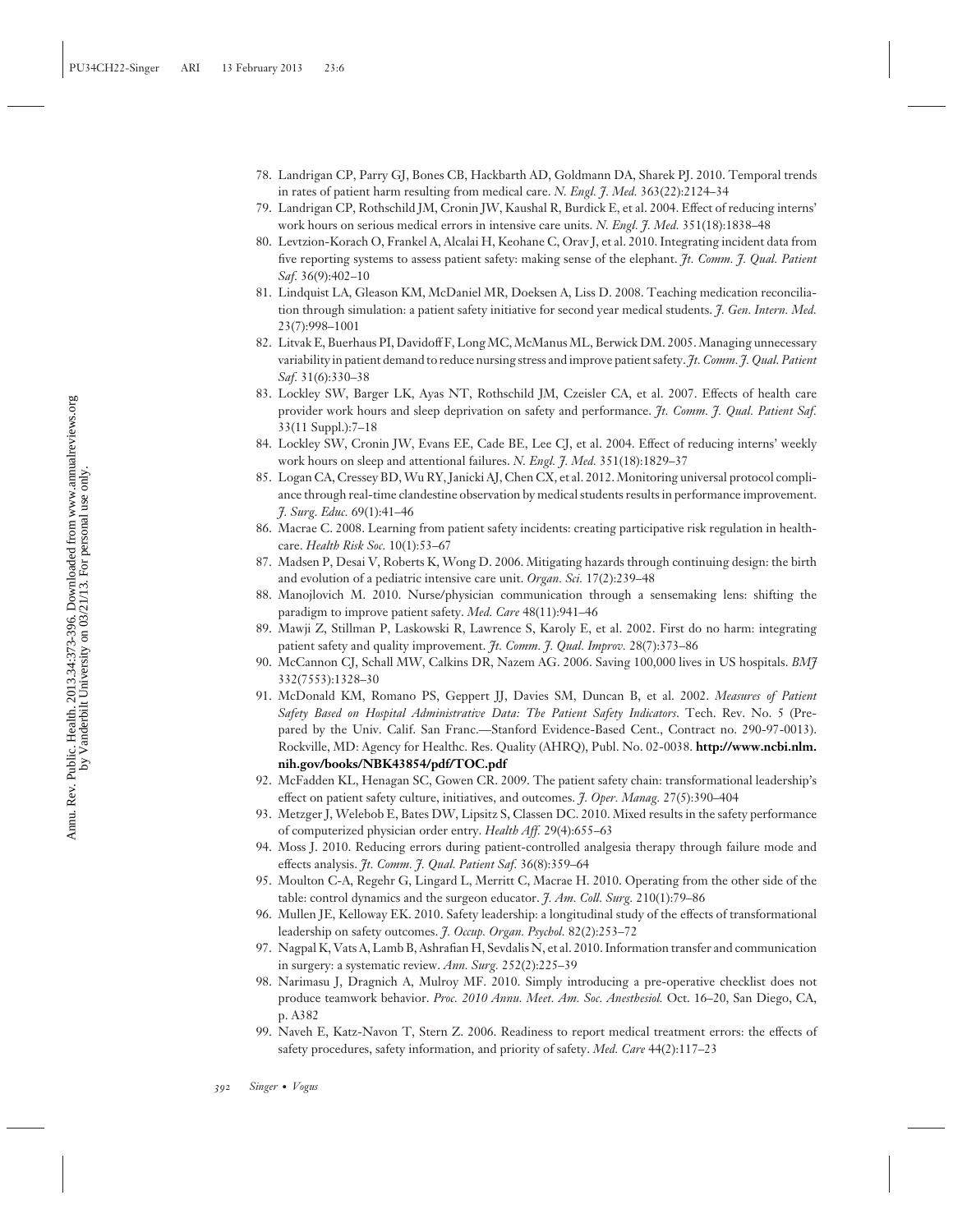- 100. Naveh E, Katz-Navon T, Stern Z. 2005. Treatment errors in healthcare: a safety climate approach. *Manag. Sci.* 51(6):948–60
- 101. Neal A, Griffin M. 2006. A study of the lagged relationships among safety climate, safety motivation, safety behavior, and accidents at the individual and group levels. *J. Appl. Psychol.* 91(4):946–53
- 102. Needleman JJ, Buerhaus PIP, Stewart MM, Zelevinsky KK, Mattke SS. 2006. Nurse staffing in hospitals: Is there a business case for quality? *Health Aff.* 25(1):204–11
- 103. Nembhard IM. 2009. Learning and improving in quality improvement collaboratives: Which collaborative features do participants value most? *Health Serv. Res.* 44(2 Part 1):359–78
- 104. Nembhard IM. 2012. All teach, all learn, all improve? The role of interorganizational learning in quality improvement collaboratives. *Health Care Manag. Rev.* 37(2):154–64
- 105. Nembhard IM, Edmondson AC. 2006. Making it safe: the effects of leader inclusiveness and professional status on psychological safety and improvement efforts in health care teams. *J. Organ. Behav.* 27(7):941–66
- 106. Ngo-Metzger Q, Hayes GR, Yunan Chen, Cygan R, Garfield CF. 2010. Improving communication between patients and providers using health information technology and other quality improvement strategies: focus on low-income children. *Med. Care Res. Rev.* 67(5 Suppl.):S246–67
- 107. Nieva V, Sorra J. 2003. Safety culture assessment: a tool for improving patient safety in healthcare organizations. *Qual. Saf. Health Care* 12(Suppl. II):ii17–23
- 108. Nuckols TK, Bell DS, Liu H, Paddock SM, Hilborne LH. 2007. Rates and types of events reported to established incident reporting systems in two US hospitals. *Qual. Saf. Health Care* 16(3):164–68
- 109. Nurok M, Lipsitz S, Satwicz P, Kelly A, Frankel A. 2010. A novel method for reproducibly measuring the effects of interventions to improve emotional climate, indices of team skills and communication, and threat to patient outcome in a high-volume thoracic surgery center. *Arch. Surg.* 145(5):489–95
- 110. O'Leary KJ, Wayne DB, Haviley C, Slade ME, Lee J, Williams MV. 2010. Improving teamwork: impact of structured interdisciplinary rounds on a medical teaching unit. *J. Gen. Intern. Med.* 25(8):826–32
- 111. Orlander JDJ, Barber TWT, Fincke BGB. 2002. The morbidity and mortality conference: the delicate nature of learning from error. *Acad. Med.* 77(10):1001–6
- 112. Orlander JDJ, Fincke BGB. 2003. Morbidity and mortality conference: a survey of academic internal medicine departments. *J. Gen. Intern. Med.* 18(8):656–58
- 113. Parente ST, McCullough JS. 2009. Health information technology and patient safety: evidence from panel data. *Health Aff.* 28(2):357–60
- 114. Pierluissi E, Fischer MA, Campbell AR, Landefeld CS. 2003. Discussion of medical errors in morbidity and mortality conferences. *JAMA* 290(21):2838–42
- 115. Piotrowski M, Saint S, Hinshaw D. 2002. The safety case management committee: expanding the avenues for addressing patient safety. *Jt. Comm. J. Qual. Improv.* 28(6):296–305
- 116. Poon EG, Keohane CA, Yoon CS, Ditmore M, Bane A, et al. 2010. Effect of bar-code technology on the safety of medication administration. *N. Engl. J. Med.* 362(18):1698–707
- 117. Preuss G. 2003. High performance work systems and organizational outcomes: the mediating role of information quality. *Ind. Labor Relat. Rev.* 56:590–605
- 118. Pronovost PJ, Berenholtz SM, Goeschel CA, Needham DM, Sexton JB, et al. 2006. Creating high reliability in health care organizations. *Health Serv. Res.* 41(4 Part 2):1599–617
- 119. Pronovost PJ, Goeschel CA, Olsen KL, Pham JC, Miller MR, et al. 2009. Reducing health care hazards: lessons from the commercial aviation safety team. *Health Aff.* 28(3):w479–89
- 120. Pronovost P, Vohr E. 2010. *Safe Patients, Smart Hospitals*. New York: Hudson Str.
- 121. Pronovost P, Weast B, Rosenstein B, Sexton JB, Holzmueller CG, et al. 2005. Implementing and validating a comprehensive unit-based safety program. *J. Patient Saf.* 1(1):33–40
- 122. Pronovost P, Weast B, Bishop K, Paine L, Griffith R, et al. 2004. Senior executive adopt-a-work unit: a model for safety improvement. *Jt. Comm. J. Qual. Saf.* 30(2):59–68
- 123. Ramanujam R, Rousseau DM. 2006. The challenges are organizational not just clinical. *J. Organ. Behav.* 27(7):811–27
- 124. Reason J. 1997. *Managing the risks of organizational accidents*. Aldershot, Engl.: Ashgate
- 125. Reason J. 2004. Beyond the organisational accident: the need for "error wisdom" on the frontline. *Qual. Saf. Health Care* 13(Suppl. 2):ii28–33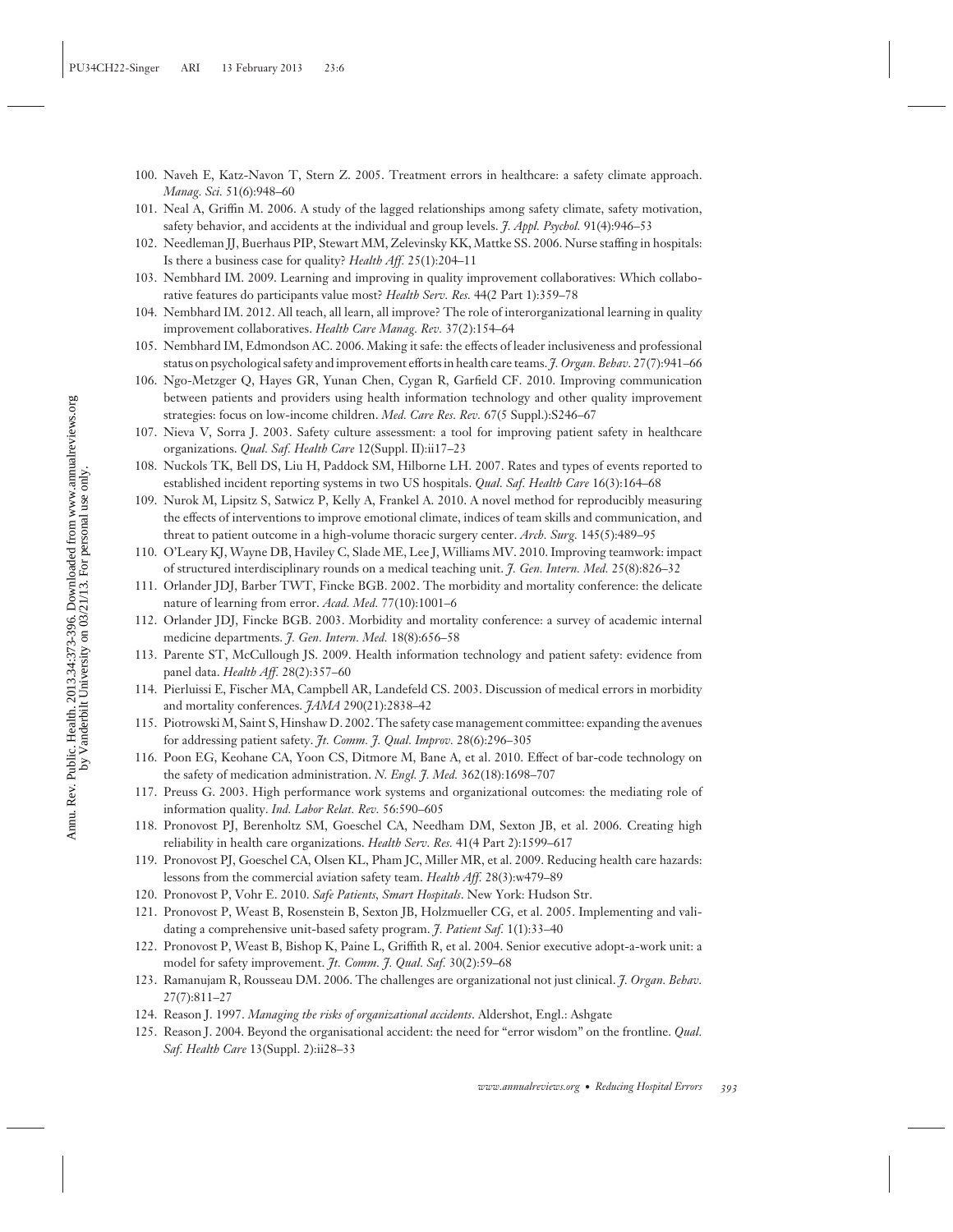- 126. Rosen AK, Loveland SA, Romano PS, Itani KMF, Silber JH, et al. 2009. Effects of resident duty hour reform on surgical and procedural patient safety indicators among hospitalized Veterans Health Administration and Medicare patients. *Med. Care* 47(7):723–31
- 127. Rosen AK, Singer S, Zhao S, Shokeen P, Meterko M, Gaba D. 2010. Hospital safety climate and safety outcomes: Is there a relationship in the VA? *Med. Care Res. Rev.* 67(5):590–608
- 128. Rubin G, George A, Chinn DJ, Richardson C. 2003. Errors in general practice: development of an error classification and pilot study of a method for detecting errors. *Qual. Saf. Health Care* 12(6):443–47
- 129. Schaefer H, Helmreich RL, Scheideggar D. 1994. Human factors and safety in emergency medicine. *Resuscitation* 28:221–25
- 130. Schein EH. 1992. *Organizational Culture and Leadership*. San Francisco: Jossey-Bass
- 131. Schwappach DLB. 2010. Engaging patients as vigilant partners in safety: a systematic review. *Med. Care Res. Rev.* 67(2):119–48
- 132. Seago JA, Williamson A, Atwood C. 2006. Longitudinal analyses of nurse staffing and patient outcomes: more about failure to rescue. *J. Nurs. Adm.* 36(1):13–21
- 133. Shojania KG, Duncan BW, McDonald KM, Wachter RM, Markowitz AJ. 2001. Making health care safer: summary.In *AHRQ Evidence Report Summaries*. Rockville, MD: Agency Healthc. Res. Qual. US. **<http://www.ncbi.nlm.nih.gov/books/NBK11945/>**
- 134. Shortell SM, Singer SJ. 2008. Improving patient safety by taking systems seriously. *JAMA* 299(4):445–47
- 135. Shortell SM, Zimmerman JE, Rousseau DM, Gillies RR, Wagner DP, et al. 1994. The performance of intensive care units: Does good management make a difference? *Med. Care* 32(5):508–25
- 136. Simpson KR, Knox GE, Martin M, George C, Watson SR. 2011. Michigan Health & Hospital Association Keystone Obstetrics: a statewide collaborative for perinatal patient safety in Michigan. *Jt. Comm. J. Qual. Patient Saf.* 37(12):544–52
- 137. Singer SJ, Falwell A, Gaba DM, Baker LC. 2008. Patient safety climate in US hospitals: variation by management level. *Med. Care* 46(11):1149–56
- 138. Singer SJ, Gaba DM, Falwell A, Lin S, Hayes J, Baker L. 2009. Patient safety climate in 92 US hospitals: differences by work area and discipline. *Med. Care* 47(1):23–31
- 139. Singer SJ, Moore SC, Meterko M, Williams S. 2012. Development of a short-form learning organization survey: the LOS-27. *Med. Care Res. Rev.* 69(4):432–59
- 140. Singer SJ, Hayes J, Cooper JB, Vogt JW, Sales M, et al. 2011. A case for safety leadership team training of hospital managers. *Health Care Manag. Rev.* 36(2):1–13
- 141. Singer S, Lin S, Falwell A, Gaba D, Baker L. 2009. Relationship of safety climate and safety performance in hospitals. *Health Serv. Res.* 44(2 Part 1):399–421
- 142. Singh H, Naik AD, Rao R, Petersen LA. 2008. Reducing diagnostic errors through effective communication: harnessing the power of information technology. *J. Gen. Intern. Med.* 23(4):489–94
- 143. Sirio CA, Segel KT, Keyser DJ, Harrison EI, Lloyd JC, et al. 2003. Pittsburgh Regional Healthcare Initiative: a systems approach for achieving perfect patient care. *Health Aff.* 22(5):157–65
- 144. Sitkin SB. 1992. Learning through failure: the strategy of small losses. *Res. Organ. Behav.* 14:231–66
- 145. Sittig DF, Classen DC. 2010. Safe electronic health record use requires a comprehensive monitoring and evaluation framework. *JAMA* 303(5):450–51
- 146. Solberg LI, Asche SE, Averbeck BM, Hayek AM, Schmitt KG, et al. 2008. Can patient safety be measured by surveys of patient experiences? *Jt. Comm. J. Qual. Patient Saf.* 34(5):266–74
- 147. Stablein D, Welebob E, Johnson E, Metzger J, Burgess R, Classen DC. 2003. Understanding hospital readiness for computerized physician order entry. *Jt. Comm. J. Qual. Saf.* 29(7):336–44
- 148. Stern Z, Katz-Navon T, Naveh E. 2008. The influence of situational learning orientation, autonomy, and voice on error making: the case of resident physicians. *Manag. Sci.* 54(9):1553–64
- 149. Sujan M-A, Ingram C, McConkey T, Cross S, Cooke MW. 2011. Hassle in the dispensary: pilot study of a proactive risk monitoring tool for organisational learning based on narratives and staff perceptions. *BMJ Qual. Saf.* 20(6):549–56
- 150. Suresh G, Horbar J, Plsek P, Gray J, Edwards W, et al. 2004. Voluntary anonymous reporting of medical errors for neonatal intensive care. *Pediatrics* 113(6):1609–18
- 151. Sutcliffe KM, Lewton E, Rosenthal MM. 2004. Communication failures: an insidious contributor to medical mishaps. *Acad. Med.* 79(2):186–94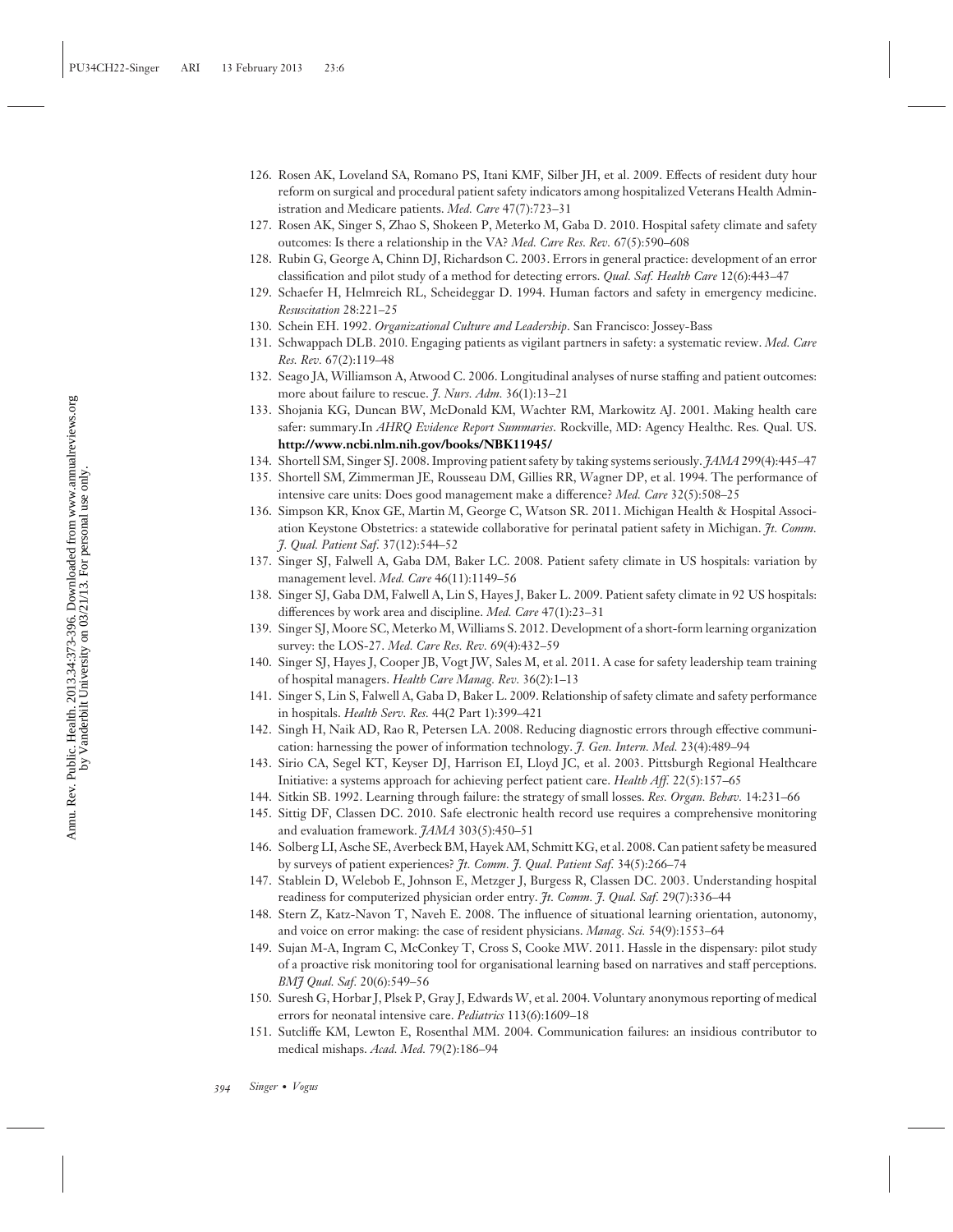- 152. Szekendi MK, Barnard C, Creamer J, Noskin GA. 2010. Using patient safety morbidity and mortality conferences to promote transparency and a culture of safety. *Jt. Comm. J. Qual. Patient Saf.* 36(1):3–9
- 153. Tamuz M, Franchois KE, Thomas EJ. 2011. What's past is prologue: organizational learning from a serious patient injury. *Saf. Sci.* 49(1):75–82
- 154. Toussaint J, Gerard R, Adams E. 2010. *On the Mend: Revolutionizing Healthcare to Save Lives and Transform the Industry*. Cambridge, MA: Lean Enterp. Inst.
- 155. Tucker A. 2007. An empirical study of system improvement by frontline employees in hospital units. *Manuf. Serv. Oper. Manag.* 9(4):492–505
- 156. Tucker AL. 2004. The impact of operational failures on hospital nurses and their patients. *J. Oper. Manag.* 22(2):151–67
- 157. Tucker AL, Edmondson AC. 2003. Why hospitals don't learn from failures: organizational and psychological dynamics that inhibit system change. *Calif. Manag. Rev.* 45(2):55–72
- 158. Tucker AL, Nembhard IM, Edmondson A. 2007. Implementing new practices: an empirical study of organizational learning in hospital intensive care units. *Manag. Sci.* 53(6):894–907
- 159. Tucker AL, Singer SJ, Hayes JE, Falwell A. 2008. Front-line staff perspectives on opportunities for improving the safety and efficiency of hospital work systems. *Health Serv. Res.* 43(5 Part 2):1807–29
- 160. Valentine MA, Nembhard IM, Edmondson AC. 2011. *Measuring teamwork in health care settings: a review of survey instruments*. Work. Pap. No. 11-116, Technol. Oper. Manag., Harvard Bus. School
- 161. Vashdi DR, Bamberger PA, Erez M, Weiss-Meilik A. 2007. Briefing-debriefing: using a reflexive organizational learning model from the military to enhance the performance of surgical teams. *Hum. Resour. Manag.* 46(1):115–42
- 162. Vogus TJ, Sutcliffe KM. 2007. The safety organizing scale: development and validation of a behavioral measure of safety culture in hospital nursing units. *Med. Care* 45(1):46–54
- 163. Vogus TJ, Sutcliffe KM. 2007. The impact of safety organizing, trusted leadership, and care pathways on reported medication errors in hospital nursing units. *Med. Care* 45(10):997–1002
- 164. Vogus TJ, Sutcliffe KM, Weick KE. 2010. Doing no harm: enabling, enacting, and elaborating a culture of safety in health care. *Acad. Manag. Perspect.* 24(4):60–77
- 165. Wachter RM, Shojania KG. 2004. The faces of errors: a case-based approach to educating providers, policymakers, and the public about patient safety. *Jt. Comm. J. Qual. Saf.* 30(12):665–70
- 166. Weaver SJ, Rosen MA, DiazGranados D, Lazzara EH, Lyons R, et al. 2010. Does teamwork improve performance in the operating room? A multilevel evaluation. *Jt. Comm. J. Qual. Patient Saf.* 36(3):133–42
- 167. Weick KE, Sutcliffe KM. 2001. *Managing the Unexpected: Assuring High Performance in an Age of Complexity*. San Francisco, CA: Jossey-Bass
- 168. Weick KE, Sutcliffe KM. 2003. Hospitals as cultures of entrapment: a re-analysis of the Bristol Royal Infirmary. *Calif. Manag. Rev.* 45(2):73–84
- 169. Weiner B, Alexander J, Baker L, Shortell S, Becker M. 2006. Quality improvement implementation and hospital performance on patient safety indicators. *Med. Care Res. Rev.* 63(1):29–57
- 170. Weingart SN, Morway L, Brouillard D, Cleary A, Eng TK, et al. 2009. Rating recommendations for consumers about patient safety: sense, common sense, or nonsense? *Jt. Comm. J. Qual. Patient Saf.* 35:206–15
- 171. West AN, Weeks WB, Bagian JP. 2008. Rare adverse medical events in VA inpatient care: reliability limits to using patient safety indicators as performance measures. *Health Serv. Res.* 43(1 Part 1):249–66
- 172. West MA, Guthrie JP, Dawson JF, Borrill CS, Carter M. 2006. Reducing patient mortality in hospitals: the role of human resource management. *J. Organ. Behav.* 27(7):983–1002
- 173. Williams ES, Well LBM, Konrad TR, Linzer M. 2007. The relationship of organizational culture, stress, satisfaction, and burnout with physician-reported error and suboptimal patient care: results from the MEMO study. *Health Care Manag. Rev.* 32(3):203–12
- 174. Wolf FA, Way LW, Stewart L. 2010. The efficacy of medical team training: improved team performance and decreased operating room delays: a detailed analysis of 4863 cases. *Ann. Surg.* 252(3):477–83
- 175. Wolfstadt JI, Gurwitz JH, Field TS, Lee M, Kalkar S, et al. 2008. The effect of computerized physician order entry with clinical decision support on the rates of adverse drug events: a systematic review. *J. Gen.* Intern. Med. 23(4):451–58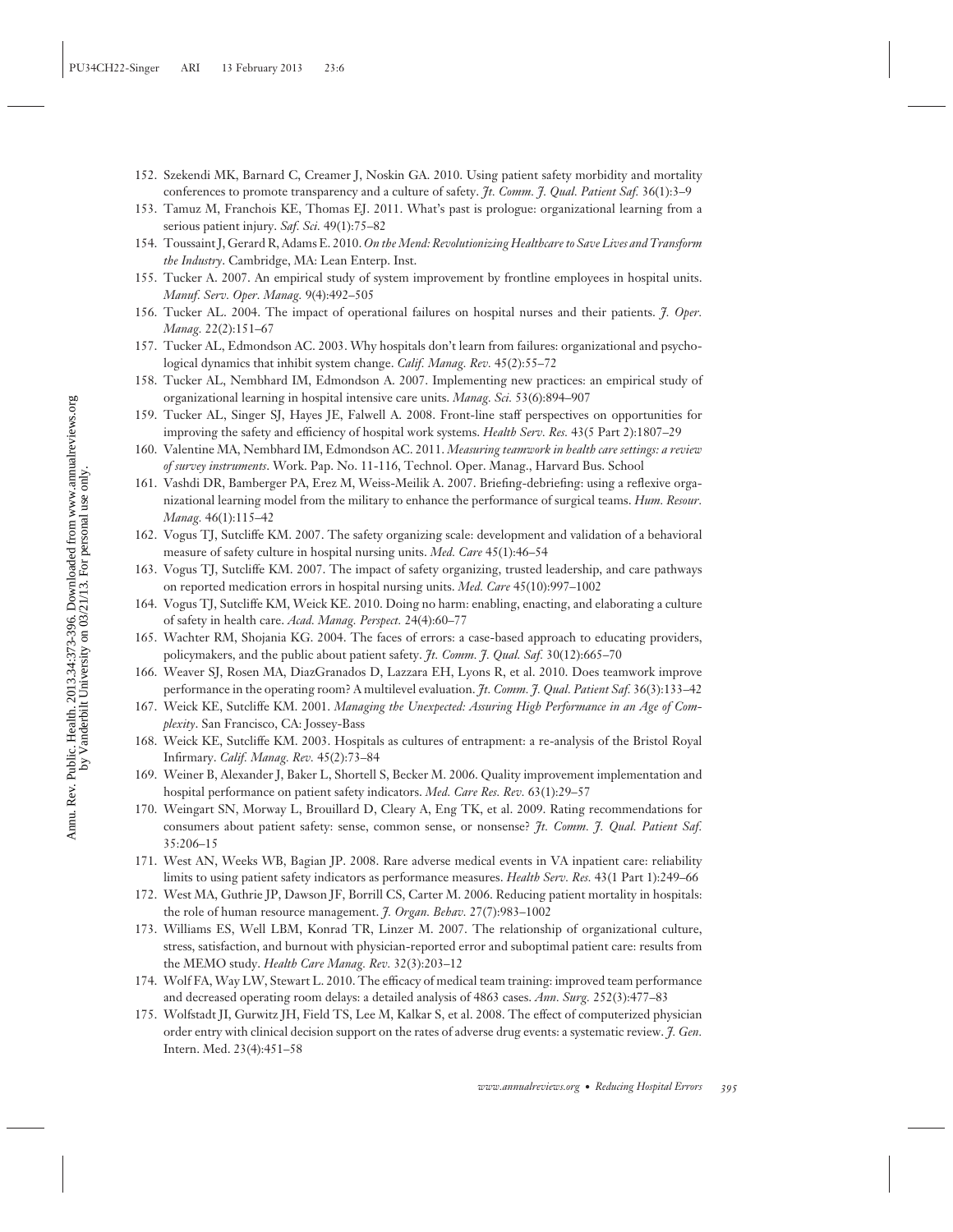- 176. Woodward HI, Mytton OT, Lemer C, Yardley IE, Ellis BM, et al. 2010. What have we learned about interventions to reduce medical errors? *Annu. Rev. Public Health* 31:479–97
- 177. Young GJ, Charns MP, Desai K, Khuri SF, Forbes MG, et al. 1998. Patterns of coordination and clinical outcomes: a study of surgical services. *Health Serv. Res.* 33(5):1211–36
- 178. Young J, Wachter R. 2009. Applying Toyota Production System principles to a psychiatric hospital: making transfers safer and more timely. *Jt. Comm. J. Qual. Patient Saf.* 35(9):439–48
- 179. Yun S, Faraj S, Sims HPJ. 2005. Contingent leadership and effectiveness of trauma resuscitation teams. *J. Appl. Psychol.* 90(6):1288–96
- 180. Zhu J, Stuver SO, Epstein AM, Schneider EC, Weissman JS, Weingart SN. 2011. Can we rely on patients' reports of adverse events? *Med. Care* 49(10):948–55
- 181. Zohar D. 1980. Safety climate in industrial organizations: theoretical and applied implications. *J. Appl. Psychol.* 65(1):96–102
- 182. Zohar D. 2002. The effects of leadership dimensions, safety climate, and assigned priorities on minor injuries in work groups. *J. Organ. Behav.* 23(1):75–92
- 183. Zohar D. 2008. Safety climate and beyond: a multi-level multi-climate framework. *Saf. Sci.* 46(3):376–87
- 184. Zohar D, Luria G. 2003. The use of supervisory practices as leverage to improve safety behaviour: a cross-level intervention model. *J. Saf. Res.* 34(5):567–77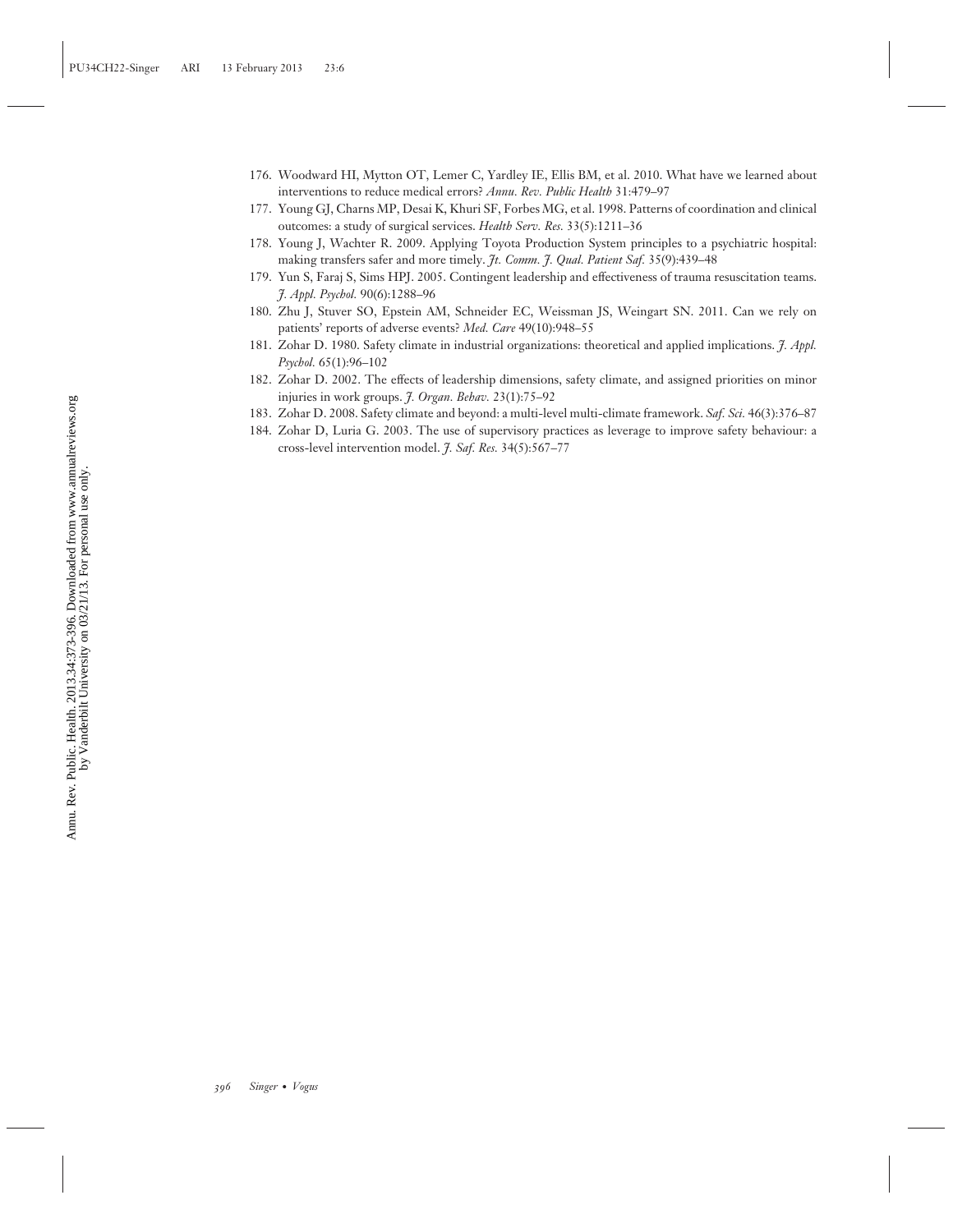**Annual Review of Public Health**

# Volume 34, 2013 Contents

# **Symposium: Developmental Origins of Adult Disease**

| Commentary on the Symposium: Biological Embedding, Life Course<br>Development, and the Emergence of a New Science                     |  |
|---------------------------------------------------------------------------------------------------------------------------------------|--|
| From Developmental Origins of Adult Disease to Life Course Research<br>on Adult Disease and Aging: Insights from Birth Cohort Studies |  |
| Routine Versus Catastrophic Influences on the Developing Child                                                                        |  |
| Intergenerational Health Responses to Adverse and<br><b>Enriched Environments</b>                                                     |  |
| <b>Epidemiology and Biostatistics</b>                                                                                                 |  |

| Commentary on the Symposium: Biological Embedding, Life Course                                                                                                                                      |  |
|-----------------------------------------------------------------------------------------------------------------------------------------------------------------------------------------------------|--|
| Development, and the Emergence of a New Science                                                                                                                                                     |  |
| From Developmental Origins of Adult Disease to Life Course Research<br>on Adult Disease and Aging: Insights from Birth Cohort Studies                                                               |  |
| Causal Inference in Public Health<br>Thomas A. Glass, Steven N. Goodman, Miguel A. Hernán,                                                                                                          |  |
| <b>Current Evidence on Healthy Eating</b>                                                                                                                                                           |  |
| Current Perspective on the Global and United States Cancer Burden<br>Attributable to Lifestyle and Environmental Risk Factors<br>David Schottenfeld, Jennifer L. Beebe-Dimmer, Patricia A. Buffler, |  |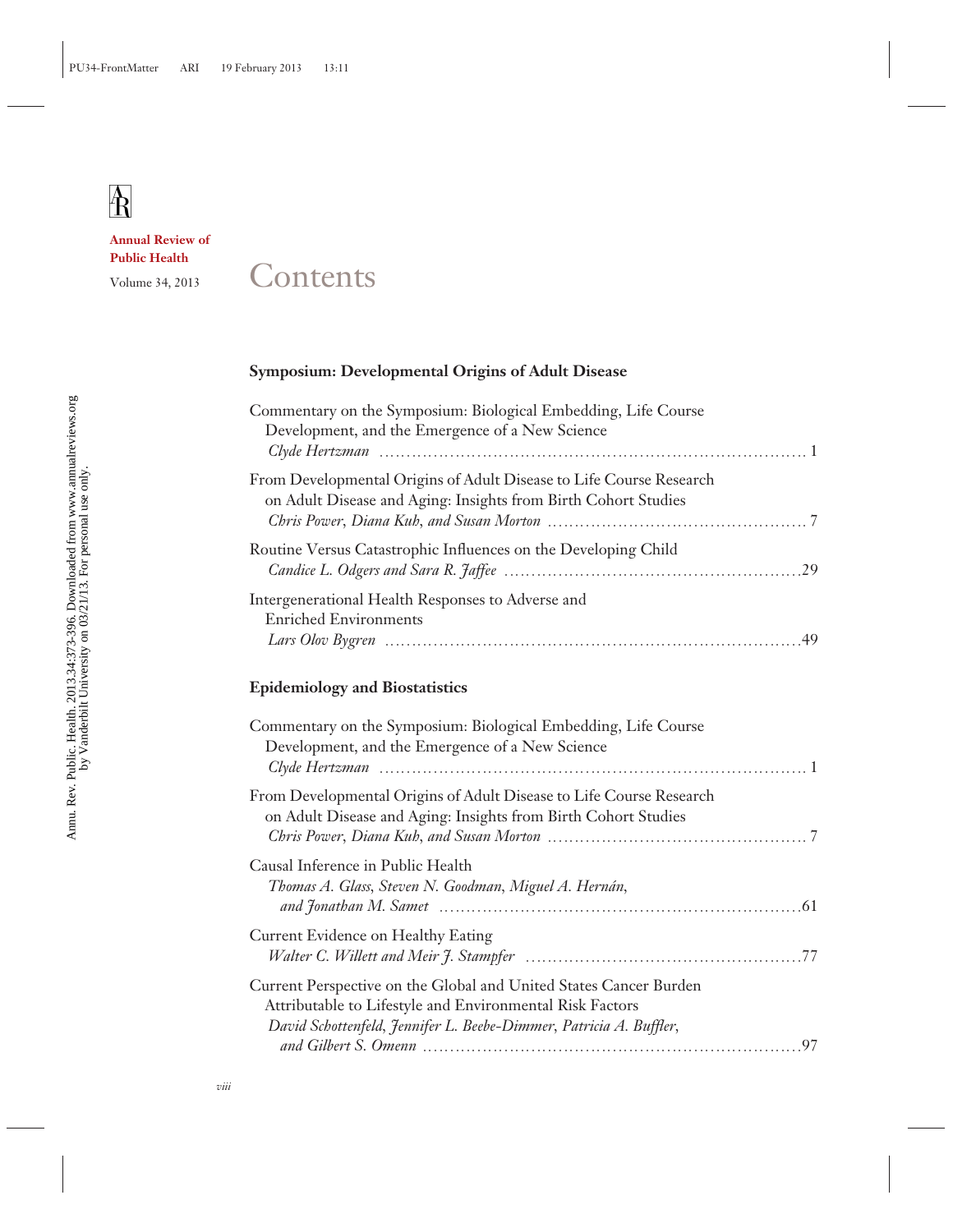| The Epidemiology of Depression Across Cultures                 |  |
|----------------------------------------------------------------|--|
|                                                                |  |
| Routine Versus Catastrophic Influences on the Developing Child |  |
|                                                                |  |
| Intergenerational Health Responses to Adverse and              |  |
| <b>Enriched Environments</b>                                   |  |
|                                                                |  |
|                                                                |  |

# **Environmental and Occupational Health**

| Intergenerational Health Responses to Adverse and<br><b>Enriched Environments</b>                                                                                                                                                                        |  |
|----------------------------------------------------------------------------------------------------------------------------------------------------------------------------------------------------------------------------------------------------------|--|
| Causal Inference Considerations for Endocrine Disruptor Research in<br>Children's Health                                                                                                                                                                 |  |
| Energy and Human Health<br>Kirk R. Smith, Howard Frumkin, Kalpana Balakrishnan, Colin D. Butler,<br>Zoë A. Chafe, Ian Fairlie, Patrick Kinney, Tord Kjellstrom, Denise L. Mauzerall,<br>Thomas E. McKone, Anthony J. McMichael, and Mycle Schneider  159 |  |
| Links Among Human Health, Animal Health, and Ecosystem Health                                                                                                                                                                                            |  |
| The Worldwide Pandemic of Asbestos-Related Diseases                                                                                                                                                                                                      |  |
| Transportation and Public Health                                                                                                                                                                                                                         |  |

# **Public Health Practice**

| Implementation Science and Its Application to Population Health                                                         |
|-------------------------------------------------------------------------------------------------------------------------|
| Promoting Healthy Outcomes Among Youth with Multiple Risks:<br><b>Innovative Approaches</b>                             |
| Prospects for Tuberculosis Elimination<br>Christopher Dye, Philippe Glaziou, Katherine Floyd, and Mario Raviglione  271 |
| Rediscovering the Core of Public Health                                                                                 |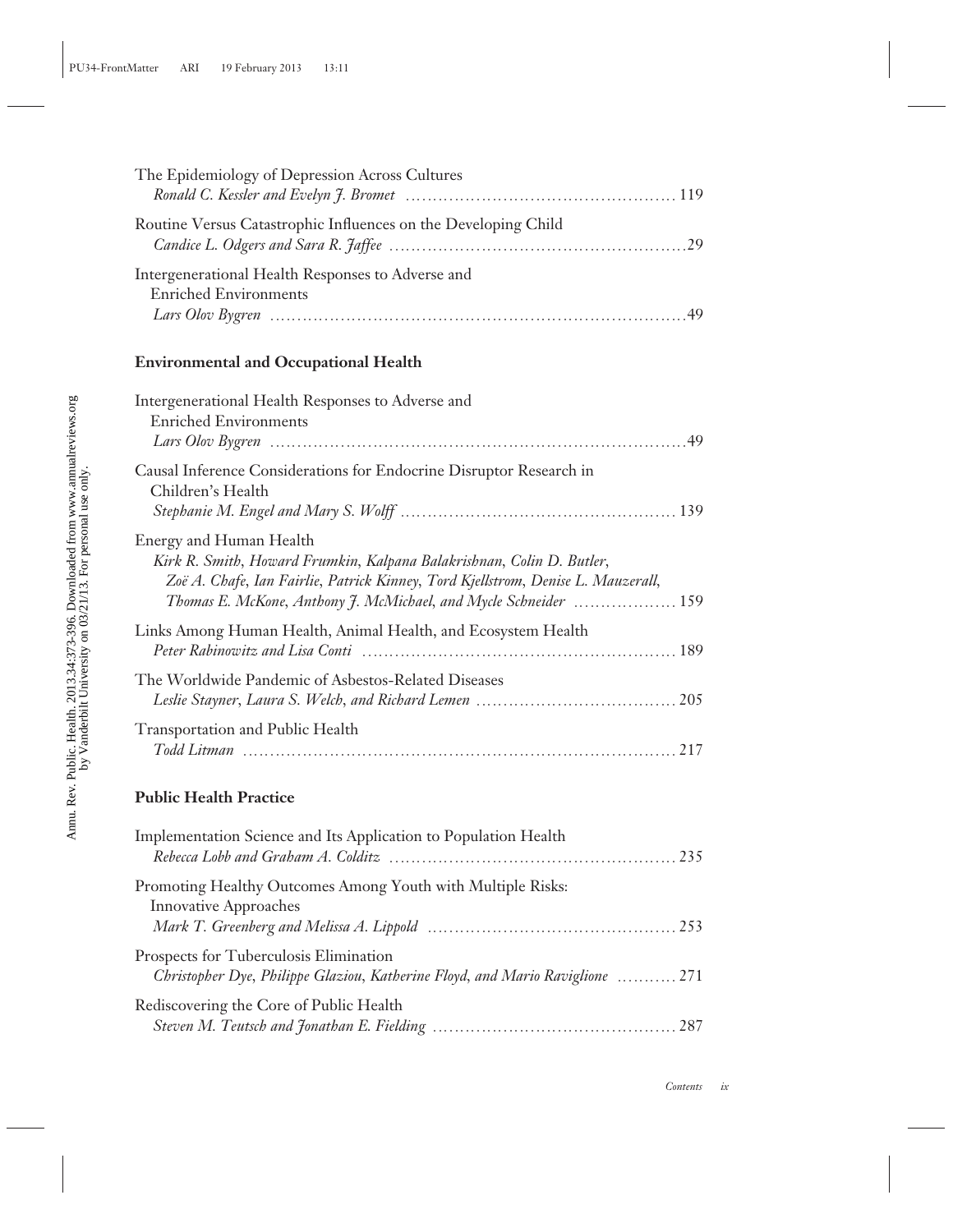# **Social Environment and Behavior**

| Routine Versus Catastrophic Influences on the Developing Child                                                                                                                                 |
|------------------------------------------------------------------------------------------------------------------------------------------------------------------------------------------------|
| HIV Prevention Among Women in Low- and Middle-Income<br>Countries: Intervening Upon Contexts of Heightened HIV Risk<br>Steffanie A. Strathdee, Wendee M. Wechsberg, Deanna L. Kerrigan,<br>301 |
| Scaling Up Chronic Disease Prevention Interventions in Lower- and<br>Middle-Income Countries                                                                                                   |
| Stress and Cardiovascular Disease: An Update on Current Knowledge                                                                                                                              |
| The Impact of Labor Policies on the Health of Young Children in the<br>Context of Economic Globalization                                                                                       |
| Commentary on the Symposium: Biological Embedding, Life Course<br>Development, and the Emergence of a New Science                                                                              |
| From Developmental Origins of Adult Disease to Life Course Research<br>on Adult Disease and Aging: Insights from Birth Cohort Studies                                                          |
| Intergenerational Health Responses to Adverse and<br><b>Enriched Environments</b>                                                                                                              |
| Promoting Healthy Outcomes Among Youth with Multiple Risks:<br><b>Innovative Approaches</b>                                                                                                    |
| The Behavioral Economics of Health and Health Care                                                                                                                                             |
|                                                                                                                                                                                                |

# **Health Services**

| Reducing Hospital Errors: Interventions that Build Safety Culture                                           |  |
|-------------------------------------------------------------------------------------------------------------|--|
|                                                                                                             |  |
| Searching for a Balance of Responsibilities: OECD Countries'<br><b>Changing Elderly Assistance Policies</b> |  |
|                                                                                                             |  |